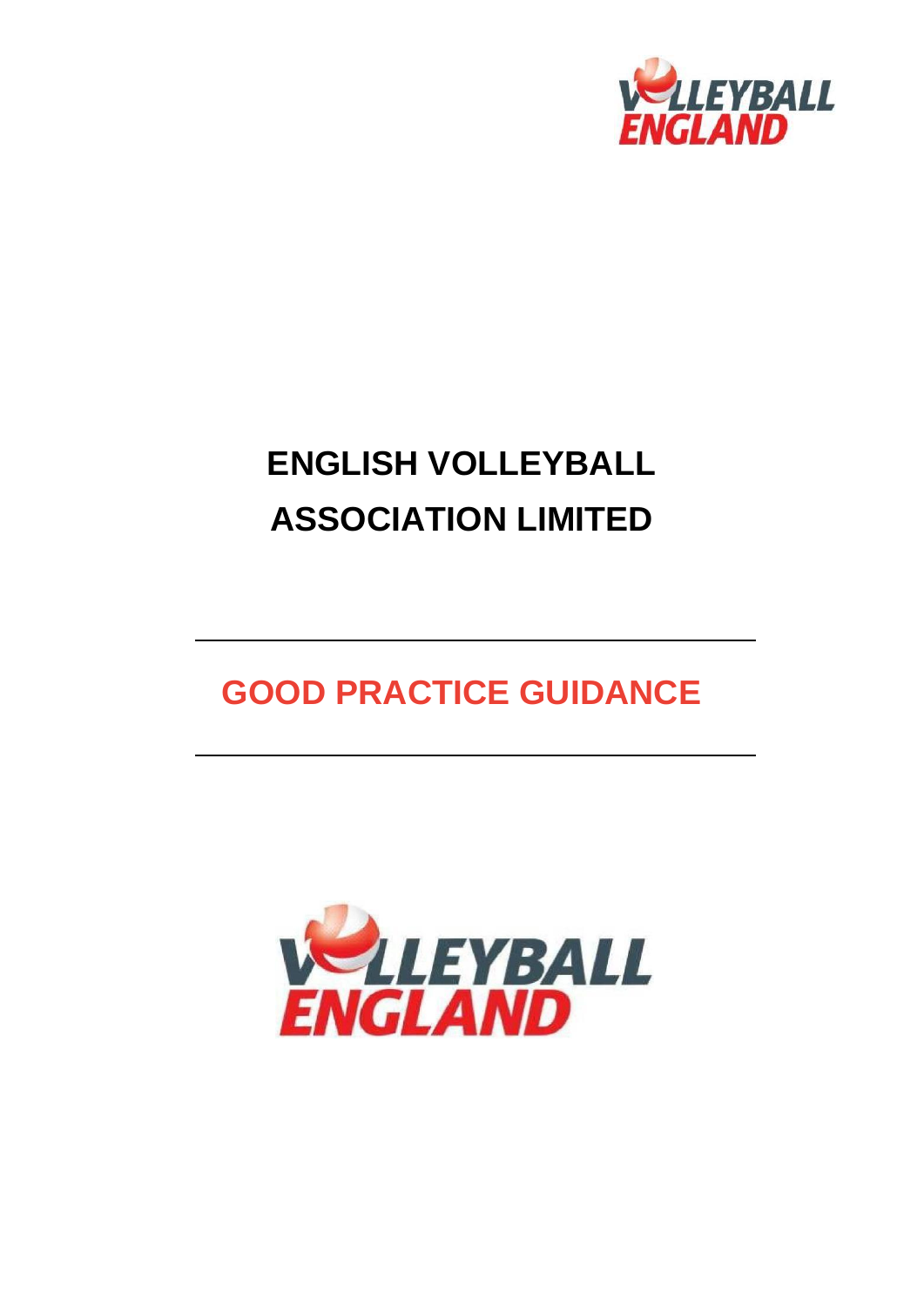

#### 1. **INTRODUCTION**

- 1.1 Volleyball England is the brand name of the English Volleyball Association Limited (referred to in this good practice guidance as the **"Organisation"**). The Organisation is responsible for the development, promotion and delivery of the sport of volleyball, in all its disciplines, across England.
- 1.2 This Guidance document includes the Organisation's following policies:
	- 1.2.1 Part 1 Equality and Diversity;
	- 1.2.2 Part 2 Ethics;
	- 1.2.3 Part 3 Anti-bullying and Block it Out charter;
	- 1.2.4 Part 4 Whistleblowing;
	- 1.2.5 Part 5 Anti-Fraud; and
	- 1.2.6 Part 6 Cybersecurity.
- 1.3 Defined terms used throughout this good practice guidance shall have the same meaning set out in the Articles of Association and in the Framework Document accessible on the Organisation's [website.](http://www.volleyballengland.org/about_us/about_us_/governance)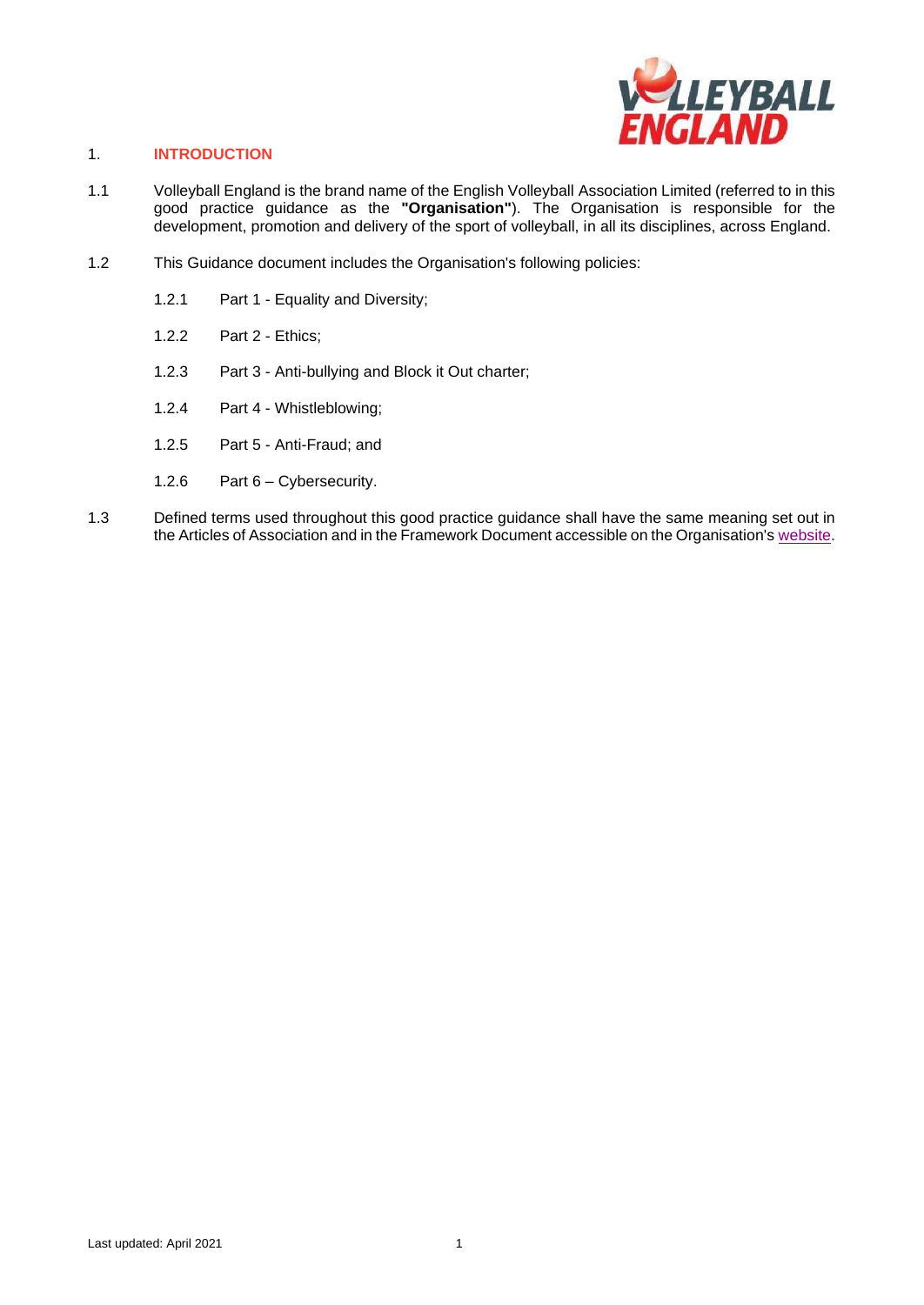

## **EQUALITY AND DIVERSITY POLICY**

#### 1. **BACKGROUND**

- 1.1 The aim of this policy is to:
	- 1.1.1 Ensure that all present and potential Members, volunteers and staff of Volleyball England ("the **Organisation**") are treated fairly; and
	- 1.1.2 Ensure that there is open access for all those who wish to participate in the sport and that they are treated fairly.

#### 2. **OBLIGATIONS**

- 2.1 The Organisation will:
	- 2.1.1 promote equality of opportunity to its Members, volunteers and staff;
	- 2.1.2 ensure that the Policy is effectively communicated and that training and guidance is given (as appropriate) to ensure that all Members, volunteers and staff fully understand their responsibilities as set out both in the Policy and the legislation. This will take account of the:
		- (a) Sex Discrimination Act 1975,1986 & 1999
		- (b) Equal Pay Act 1970
		- (c) Rehabilitation of Offenders Act 1974
		- (d) Human Rights Act 2000
		- (e) Equality Act 2010
- 2.2 The Organisation is committed to sports equality which is about:
	- 2.2.1 fairness in sport, equality of access, recognising differences and taking steps to meet them;
	- 2.2.2 changing the culture and structure of sport to ensure it becomes equally accessible to all members of society;
	- 2.2.3 making sure all individuals can realise their talent and fulfil their potential; and
	- 2.2.4 an individual's responsibility to challenge discriminatory practice and promote inclusion.
- 2.3 This Policy applies to all of the Organisation's employees, volunteers, members, consultants, contractors etc. in any way connected with the Organisation, who for the purposes of this Policy are referred to as 'individuals'. This also includes those who play in Volleyball England Affiliated Clubs, Regional and County Associations and events under the jurisdiction of Volleyball England.
- 2.4 The Organisation reserves the right to discipline any of its Members, volunteers and/or staff who practice any form of discrimination on the grounds of a person's age, colour, race, nationality, religion,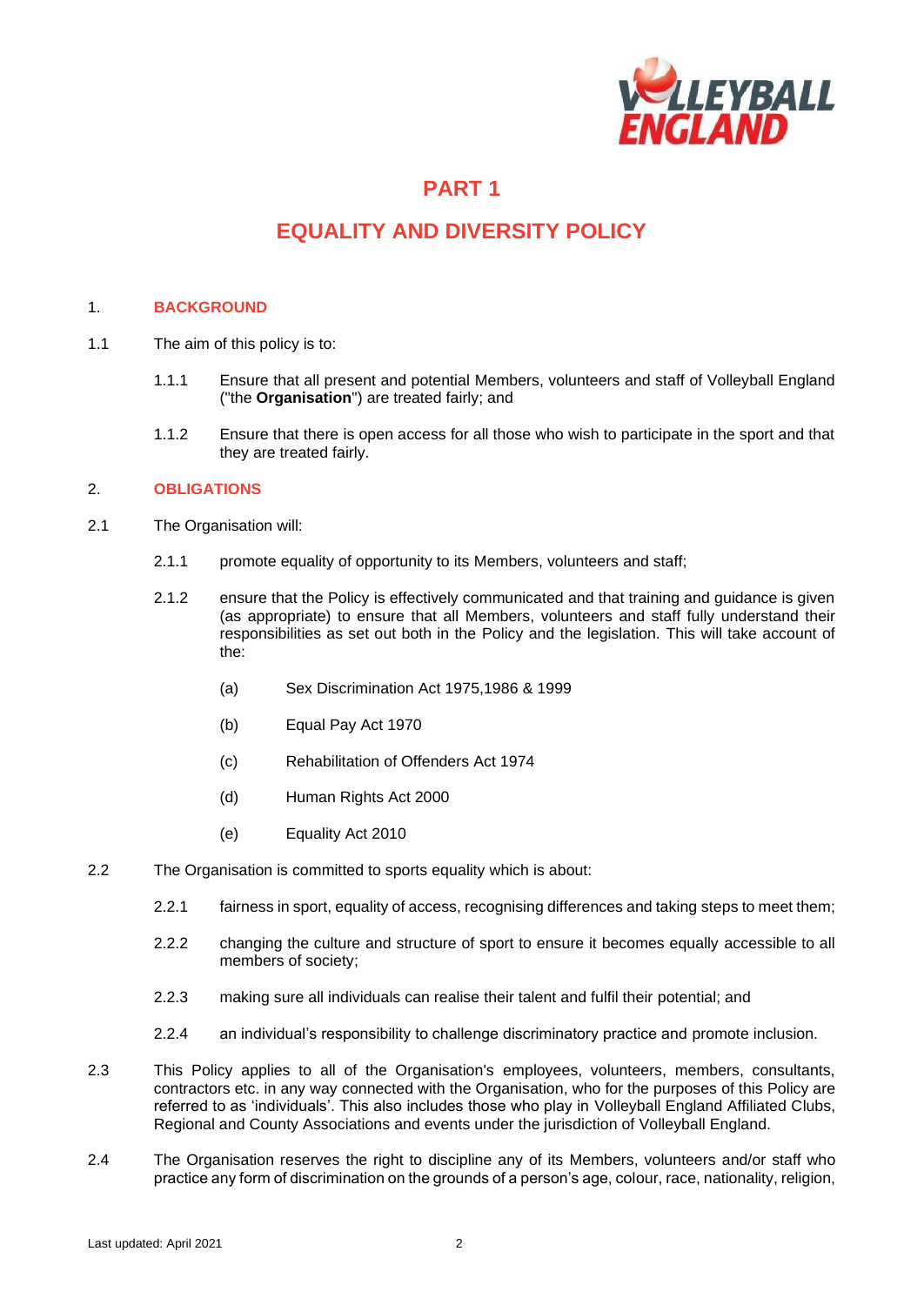

ethnic or national origin, gender, marital status, sexuality, HIV status, unrelated criminal convictions, disability and/or such other characteristics as provided for by the Equality Act 2010.

#### 3. **DIVERSITY STATEMENT**

- 3.1 The Organisation has a desire, a duty of care and is committed to ensuring that we provide services fairly and without discrimination to all who want to participate in the sport of volleyball.
- 3.2 We pride ourselves in that we are an open and accessible sport and that there are no barriers to participation across the Organisation, from players and volunteers to staff and Board members. In our strategy, we will continue to focus on making volleyball available to all individuals and groups who are currently not fully involved in our sport.
- 3.3 A key aim of the Board is to extend the diversity from our Board into all areas of the Organisation.
- 3.4 The Organisation will take all appropriate actions to ensure a minimum of 30% of each gender is represented on its Board at all times.
- 3.5 As the national governing body, for a mixed gender sport, we recognise diversity and we value everyone's individual differences. We strive to maintain and continuously improve our working practices to benefit all those who participate or would like to participate in our sport. Anyone who has the desire to be involved in the sport of volleyball should be encouraged to take up the opportunity and be nurtured to reach their full potential.
- 3.6 The Organisation will:
	- 3.6.1 act as an exemplar for equality and diversity within its sphere of influence, and in doing so it commits to promoting positive and inclusive practice within the Organisation and with its partners;
	- 3.6.2 ensure that responsibility and accountability for equality is placed at the most senior levels within the Organisation, with the CEO having overall responsibility and accountability for the effective implementation of this Policy;
	- 3.6.3 build equality and diversity into all aspects of its work. All reasonable steps will be taken to ensure that employees, volunteers, Members, consultants, contractors etc. are committed to this Policy;
	- 3.6.4 ensure that no job applicant or employee receives less favourable treatment on the grounds of any protected characteristic;
	- 3.6.5 work to ensure that there will be open access to all those who wish to participate in the sport and that they are treated fairly; and
	- 3.6.6 ensure that all individuals are able to conduct their volleyball related activities free from bullying and harassment (please see the Anti-Bullying and Harassment Policy in this Guidance).

#### 4. **FORMS OF DISCRIMINATION**

Discrimination can present itself in different guises including verbal, physical or online. The Equality Act 2010 lists different types of discrimination as covered below.

4.1 Direct Discrimination

Direct discrimination occurs when someone is treated less favourably than another person because:

4.1.1 of a protected characteristic they have; or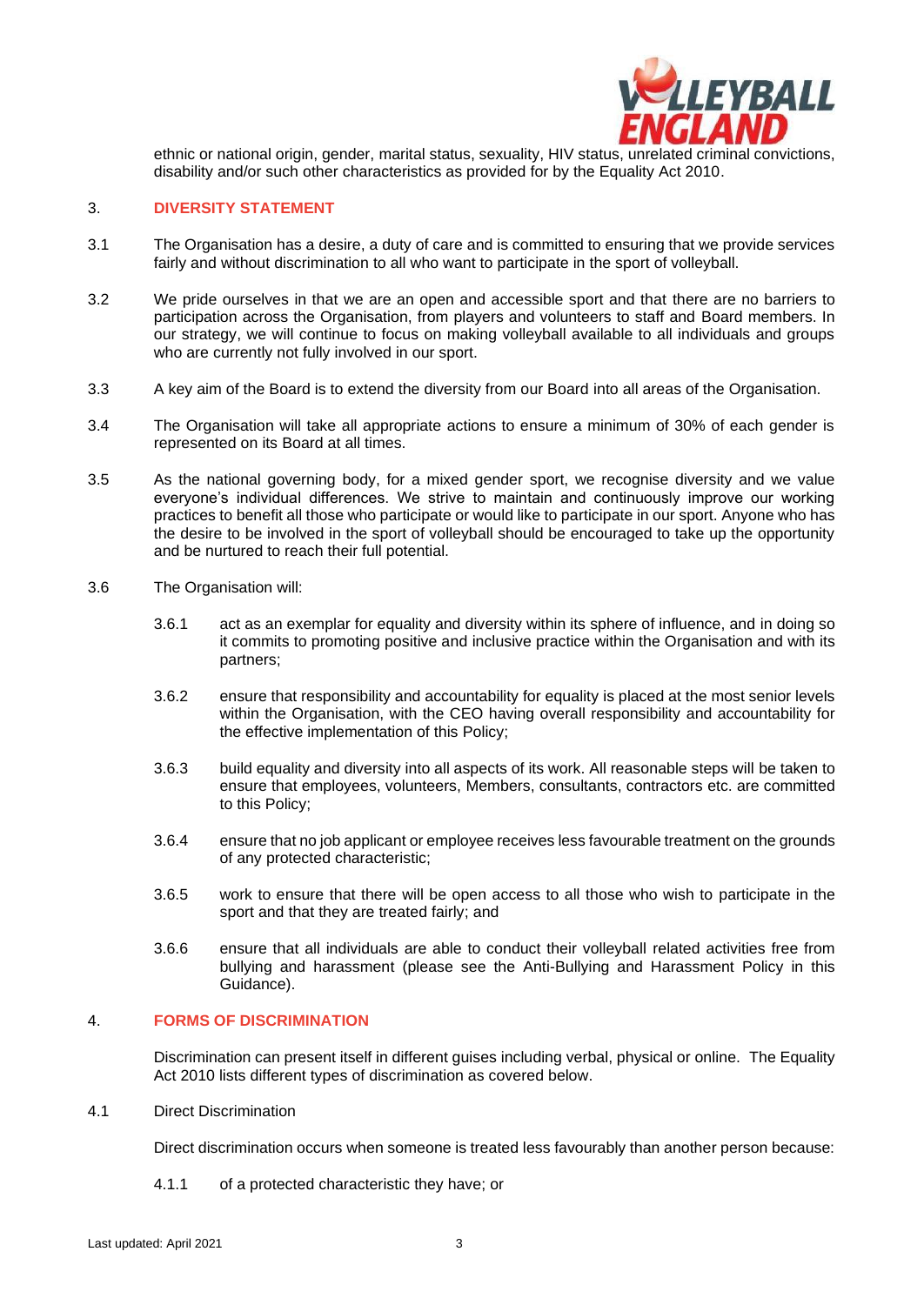

- 4.1.2 of a protected characteristic they are thought to have; or
- 4.1.3 they associate with someone who has a protected characteristic.
- 4.2 Indirect Discrimination
	- 4.2.1 Indirect discrimination can occur when there is a condition, rule or practice which applies to everyone but particularly disadvantages people who share a protected characteristic.
	- 4.2.2 Indirect discrimination can be justified if the action(s) undertaken are reasonable in order to achieve a legitimate aim.
- 4.3 Discrimination by association

Discrimination by association is direct discrimination against someone because they associate with another person who possesses a protected characteristic.

4.4 Discrimination by perception

Perception discrimination is direct discrimination against an individual because others think they possess a particular protected characteristic, even if they don't actually possess it or if the perception was mistaken.

- 4.5 Harassment
	- 4.5.1 Harassment is defined as '*unwanted conduct related to a relevant protected characteristic which has the purpose or effect of violating an individual's dignity or creating an intimidating, hostile, degrading, humiliating or offensive environment for that individual*'.
	- 4.5.2 Harassment also covers harassment because of 'perception' and 'association'.
	- 4.5.3 It also includes the right for individuals to raise an issue that they find offensive even if it is not directed at them.
	- 4.5.4 Harassment is further dealt with in the Anti-Bullying Policy included in this good practice guidance.
- 4.6 Third Party Harassment
	- 4.6.1 Third party harassment relates to actions carried out by non Volleyball England individuals such as customers, clients, contractors etc.
	- 4.6.2 The Organisation will investigate any report or complaint of third party harassment and will take all reasonable steps to prevent it from happening again.
- 4.7 Victimisation
	- 4.7.1 Victimisation is illegal and is when an employee is treated badly because they have made or supported a complaint/grievance about discrimination or harassment under the Equality Act, or are suspected of either making or supporting such a complaint/grievance.
	- 4.7.2 An individual is not protected from victimisation if he/she acted maliciously, or made or supported an untrue complaint.

#### 5. **TRANSGENDER ATHLETES**

The Organisation considers that volleyball is a gender affected sport under the Equality Act 2010.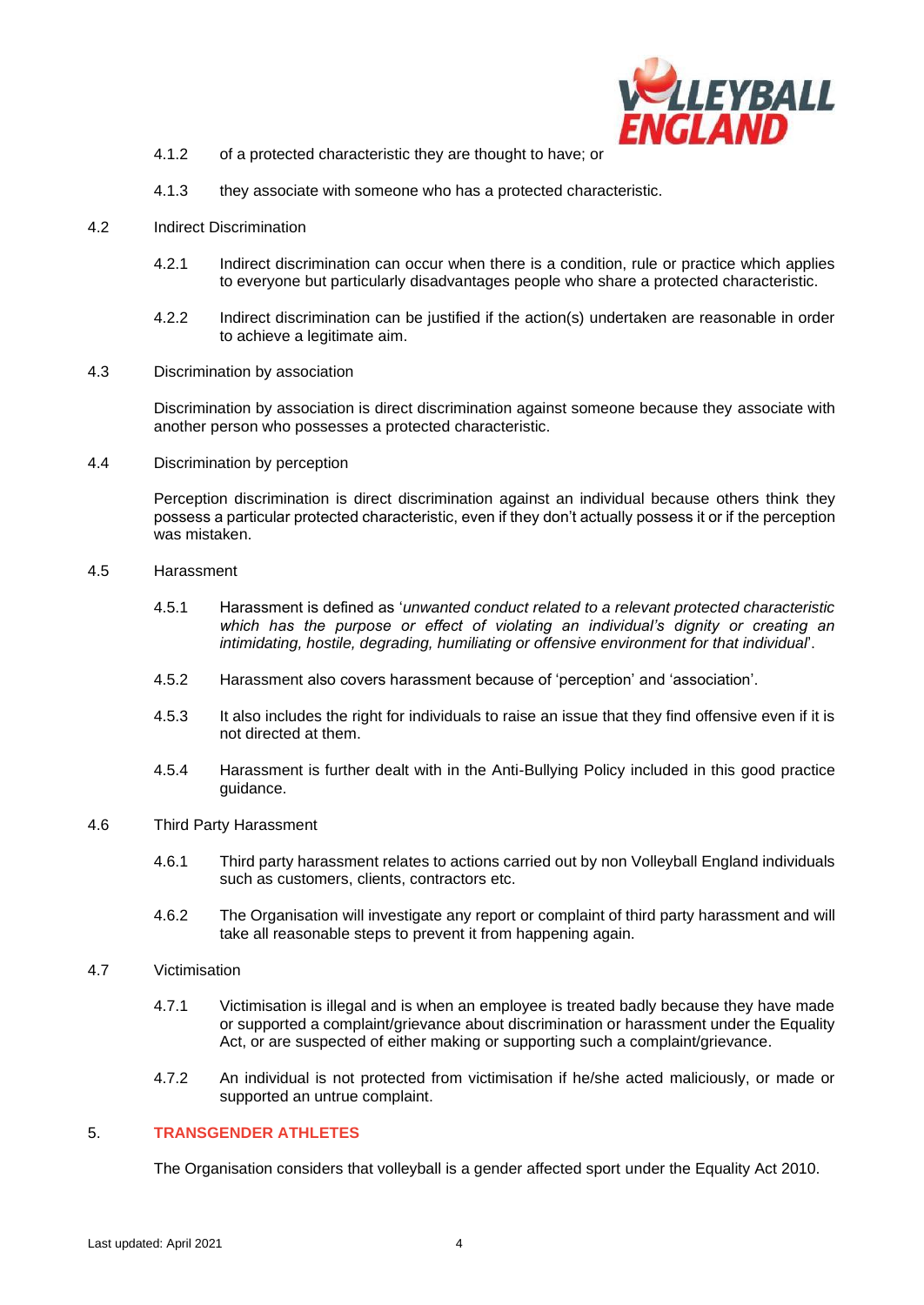

#### 6. **IMPLEMENTATION – THE ORGANISATION'S RESPONSIBILITIES**

The Organisation will:

- 6.1 make available on its website a copy of this policy which outlines that all individuals have responsibilities to respect, act in accordance with and thereby support and promote the spirit and intentions of this Policy;
- 6.2 ensure that this policy is an integral part of the recruitment, induction and on-going training for all employees;
- 6.3 the CEO shall monitor staff recruitment and employment practices to ensure that they are nondiscriminatory; one such method will be to monitor equality and diversity data collected at the recruitment stage and also on the workforce, in order to be in a position to make recommendations for any corrective or positive action;
- 6.4 consider making 'reasonable adjustments' in the provision of employment, goods and services, to overcome barriers caused by disability. The duty to make reasonable adjustments includes the removal, adaptation or alternation of physical features, and/or any practice/process which may impede people with disabilities. Full consideration will be given to the request for reasonable adjustments which will be accommodated wherever possible;
- 6.5 ensure that consultants, contractors, partners, agents, advisors etc. are appointed fairly and equally; and
- 6.6 encourage all Affiliated Clubs and Associations to adopt this Policy and reference it in their constitutions, also to abide by the principles and spirit of the policy in everything that they do.

#### 7. **IMPLEMENTATION – MANAGERS' RESPONSIBILITIES**

All managers are required to set an appropriate standard of behaviour, lead by example and ensure that those they manage adhere to this Policy and promote the Organisation's values and objectives with regards to equality and diversity.

#### 8. **IMPLEMENTATION – INDIVIDUALS' RESPONSIBILITIES**

- 8.1 Individuals must not discriminate against or harass any other individual in the course of their duties and are required to assist the Organisation to meet its commitment to this Policy including the implementation requirements above.
- 8.2 Individuals can be held personally liable, as well as the Organisation, or instead of, for any act of unlawful discrimination. Individuals who commit serious acts of harassment may be guilty of a criminal offence as well as gross misconduct.

#### 9. **POSITIVE ACTION**

The Organisation may take positive action in the form of proportionate measures to encourage or train people from under-represented groups to play, apply for paid and voluntary roles within volleyball and overcome a perceived disadvantage or meet specific needs based on a protected characteristic.

#### 10. **BREACHES OF THIS POLICY**

Acts of discrimination, harassment, bullying or victimisation are disciplinary offences and will be investigated under the appropriate Code of Conduct and the Grievance and Disciplinary Policy, if proven such acts may be considered as gross misconduct which could lead to summary dismissal or suspension from volleyball activities. The Organisation takes a strict approach to serious breaches of this Policy by anyone within the volleyball network.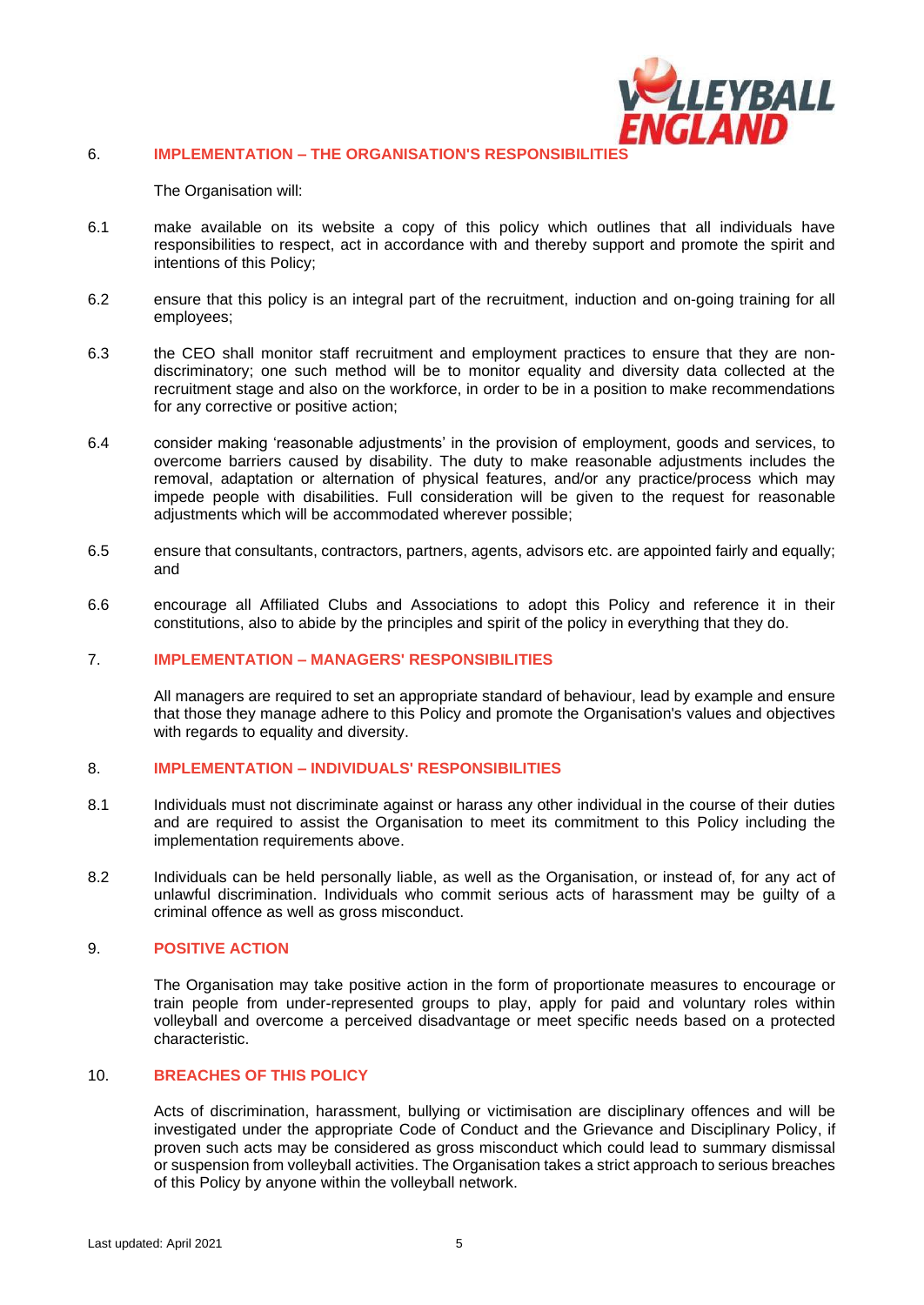

## **ETHICS POLICY**

#### 1. **BACKGROUND**

- 1.1 The purpose of this Ethics Policy is to develop and maintain a culture of openness, trust and integrity in all Volleyball England's ("the **Organisation**") activities. Effective ethics is a 'team effort' involving the participation and support of every one of the Organisation's employees, Board members, volunteers and other organisations we work alongside to deliver the Organisation's projects and programmes.
- 1.2 The Organisation is committed to protecting its employees, participants, members, volunteers, partners and suppliers from illegal or damaging actions by individuals or groups working for or with the Organisation, either knowingly or unknowingly.
- 1.3 The Organisation will not tolerate any wrongdoing or impropriety at any time. It will take the appropriate measures and act quickly where the 'ethical code' is broken.

#### 2. **BOARD COMMITMENTS**

The Board commits to:

- 2.1 ensure that integrity underpins the Organisation's activities;
- 2.2 comply with the Conflict of Interest policy and the Code of Conduct;
- 2.3 demonstrate the highest standards of personal integrity, truthfulness and honesty in all activities, in order to inspire confidence and trust;
- 2.4 have an open-door policy and welcome suggestions and concerns from all employees, participants, members, volunteers and partners;
- 2.5 keep the Organisation's Members informed about issues affecting them; and
- 2.6 respect and protect privileged information to which they have access in the course of their official duties.

#### 3. **EMPLOYEES COMMITMENTS**

The Organisation's employees will:

- 3.1 recognise that the overarching function of the Organisation, at all times, is to serve the best interests of its Members and they will do this with respect, integrity, concern, courtesy and responsiveness;
- 3.2 disclose any conflicts of interest regarding their positions and comply with the Code of Conduct;
- 3.3 engage in carrying out the Organisation's mission in a professional manner and in line with the Organisation's core values;
- 3.4 treat everyone fairly and with mutual respect;
- 3.5 promote a team environment and avoid the intent and appearance of unethical or compromising practises;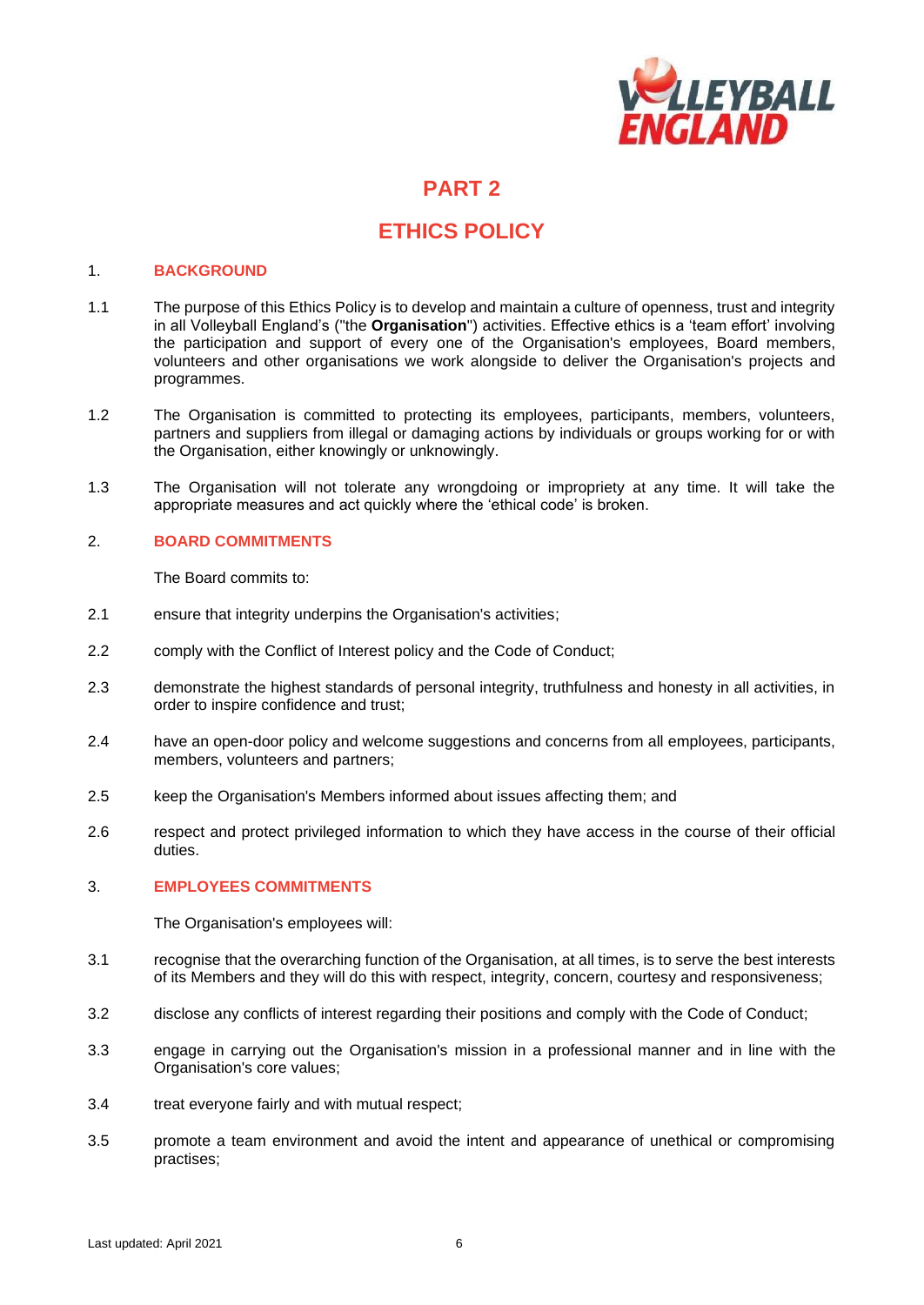

- 3.6 respect the structure and responsibilities of the different management teams and provide them with facts and advice as a basis for decision and policy making, and uphold and implement decisions and policies adopted by the management teams;
- 3.7 demonstrate the highest standards of personal integrity, truthfulness and honesty in all activities in order to inspire confidence and trust in all activities, both internally and externally;
- 3.8 respect and protect privileged information to which they have access, in the course of their official duties;
- 3.9 strive for personal and professional excellence, managing their own professional development and encouraging that of others;
- 3.10 conduct themselves, at all times with professional competence, fairness and impartiality;
- 3.11 hold paramount the safety, health and welfare of the Organisation's Members, participants and the public in the performance of their official duties;
- 3.12 collaborate with and support others in carrying out the Organisation's mission; and
- 3.13 keep the Members informed about issues affecting them.

#### 4. **GOVERNANCE AND REVIEW**

4.1 Should an employee, participant, Member, volunteer or partner organisation be in any doubt about a relevant course of action, require clarification on a particular issue, or want to report a potential breach of the Organisation's ethical code, they should report directly to their line manager/ member of the Senior Management Team or to one of the Board. The topic/issue will then be dealt with as quickly and efficiently as possible and guided by the Organisation's policies and procedures, mission and values.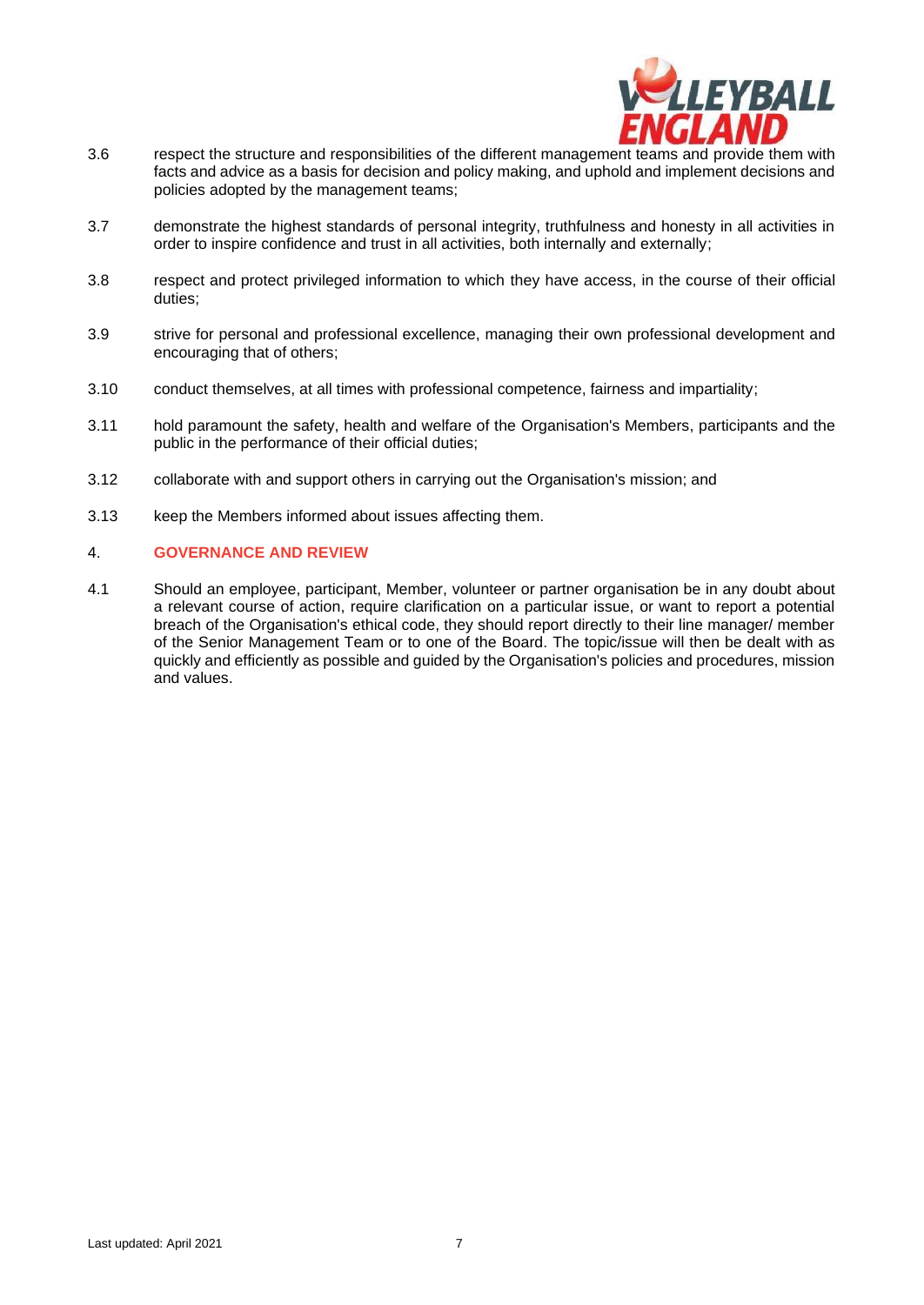

### **ANTI-BULLYING POLICY AND 'BLOCK IT OUT' CHARTER**

#### 1. **INTRODUCTION**

- 1.1 Volleyball England ("the **Organisation**") is committed to the prevention and effective management of bullying behaviour in volleyball.
- 1.2 This Policy aims to:
	- 1.2.1 provide staff, coaches, volunteers and officials with information if they are concerned about bullying;
	- 1.2.2 provide registered Members and parents with information about what steps are being taken to safeguard against bullying;
	- 1.2.3 set clear and consistent standards of behaviour;
	- 1.2.4 establish an operational framework and introduce procedures of actions to take if there are concerns about unacceptable behaviour;
	- 1.2.5 assure all people that they will be participating in a safe and friendly environment and that their wellbeing is our priority; and
	- 1.2.6 ensure that the rights to protection from abuse and neglect are upheld.
- 1.3 The Organisation's aim when dealing with any complaints of harassment, is to swiftly resolve the problem in such a way as to maintain, as far as possible, a reasonable working environment for all parties concerned, confidentially and sensitively and with due respect for the rights of the victim.
- 1.4 Everyone connected with the sport of volleyball have a duty to challenge conduct or language which has the potential to offend or humiliate another person, whether a colleague or volunteer.

#### 2. **WHAT IS BULLYING?**

- 2.1 Bullying is any persistent behaviour by an individual or group which intimidates, threatens or has a harmful and distressing impact on another individual or group. Such behaviour can occur between young people but also from adults towards young people or between adults themselves and is often motivated by prejudice against different groups. For example on grounds of race, religion, sex, social background or sexual orientation.
- 2.2 Bullying behaviour may include any of the following:
	- 2.2.1 Verbal name-calling or making personal comments.
	- 2.2.2 Social ostracised or left out of peer group activities.
	- 2.2.3 Material when possessions are stolen or damaged or extortion takes place.
	- 2.2.4 Emotional including pressure to conform.
	- 2.2.5 Physical including any use of violence.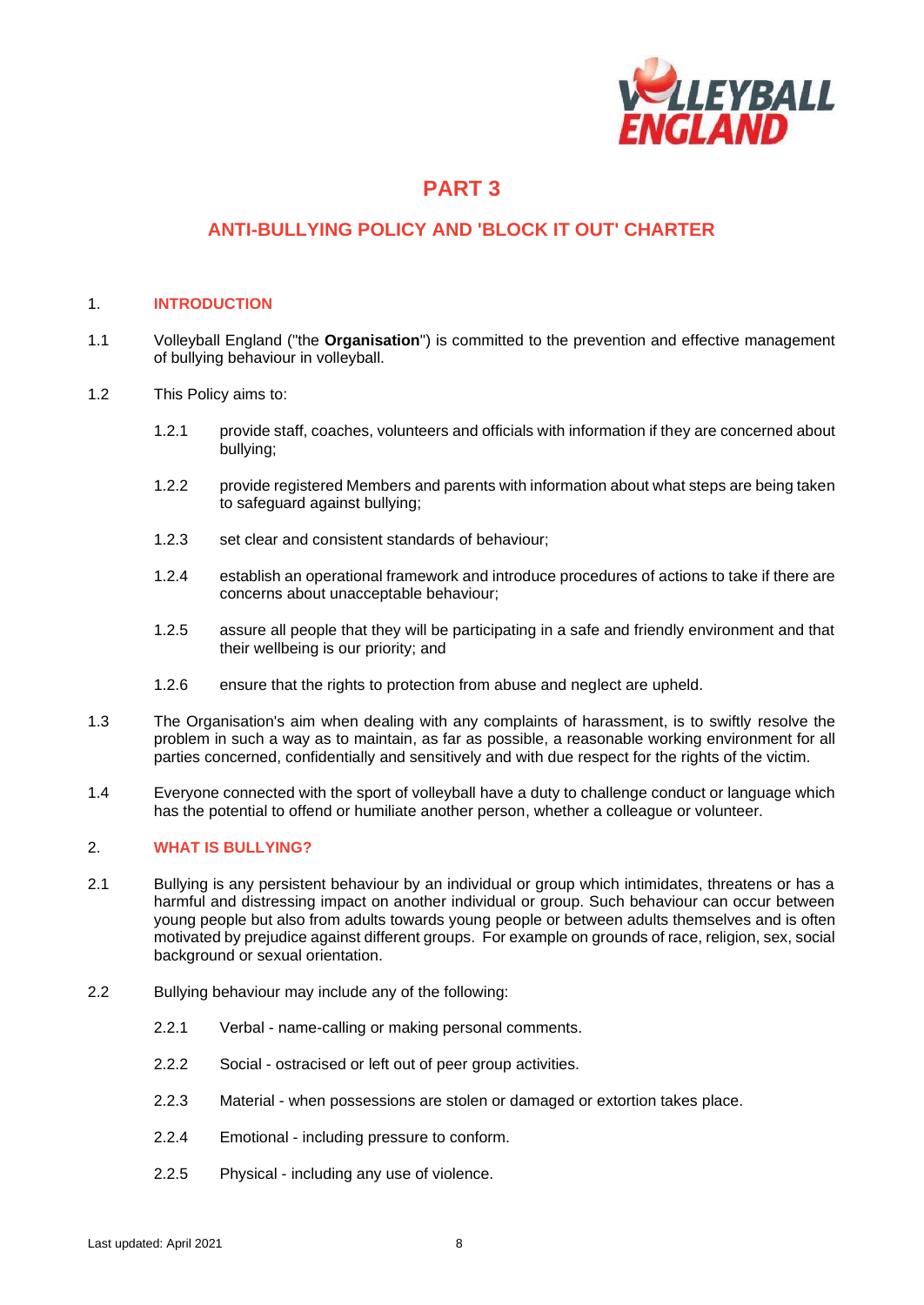

- 2.2.6 Sexual unwanted physical contact or sexually abusive comments.
- 2.2.7 Racist racial comments, language, graffiti or gestures.
- 2.2.8 Homophobic because of, or focusing on, the issue of sexual orientation.
- 2.2.9 Virtual action through digital or cyber technology including social media, emails or text messaging.
- 2.3 Bullying is different from fighting, which is usually a one-off incident with the purpose of dealing with immediate conflict. Verbal and social forms of bullying take place more often than material or physical bullying, with name-calling by far the most common.

#### 3. **ANTI-BULLYING CHARTER: 'BLOCK IT OUT'**

3.1 Bullying of any kind is not acceptable within volleyball and should not be tolerated. The Organisation is committed to the following anti-bullying charter to prevent and manage bullying behaviour by aiming to 'Block It Out'.

**Teams, Clubs and organisations within the volleyball community**

- 3.2 It is expected that all teams, clubs and organisations within the volleyball community will pledge that they will:
	- 3.2.1 respond appropriately and effectively to incidents of bullying;
	- 3.2.2 listen and respond to people's concerns and take appropriate action;
	- 3.2.3 take parents'/carers' concerns seriously and respond effectively; and
	- 3.2.4 ensure all staff and volunteers are suitably trained to deal with any incidents.
- 3.3 It is expected that all teams, clubs and organisations within the volleyball community will aim to:
	- 3.3.1 create a positive, participative environment for all registered members and participants in the sport;
	- 3.3.2 encourage safe, accessible and challenging opportunities for everyone; and
	- 3.3.3 ensure that all people are able to participate freely in a safe, caring environment.
- 3.4 To achieve the aims as out in this policy all teams, clubs and organisations within the volleyball community will:
	- 3.4.1 emphasise the positive social values of participation, sharing, helping and encouraging;
	- 3.4.2 promote justice and equality in all activities;
	- 3.4.3 establish clear ground rules/boundaries for activities;
	- 3.4.4 ensure that all staff, coaches, volunteers and officials are offered appropriate training on behaviour management and bullying awareness;
	- 3.4.5 work towards continuously improving the quality of activities; and
	- 3.4.6 commit to taking positive steps to eliminate bullying incidents within activities.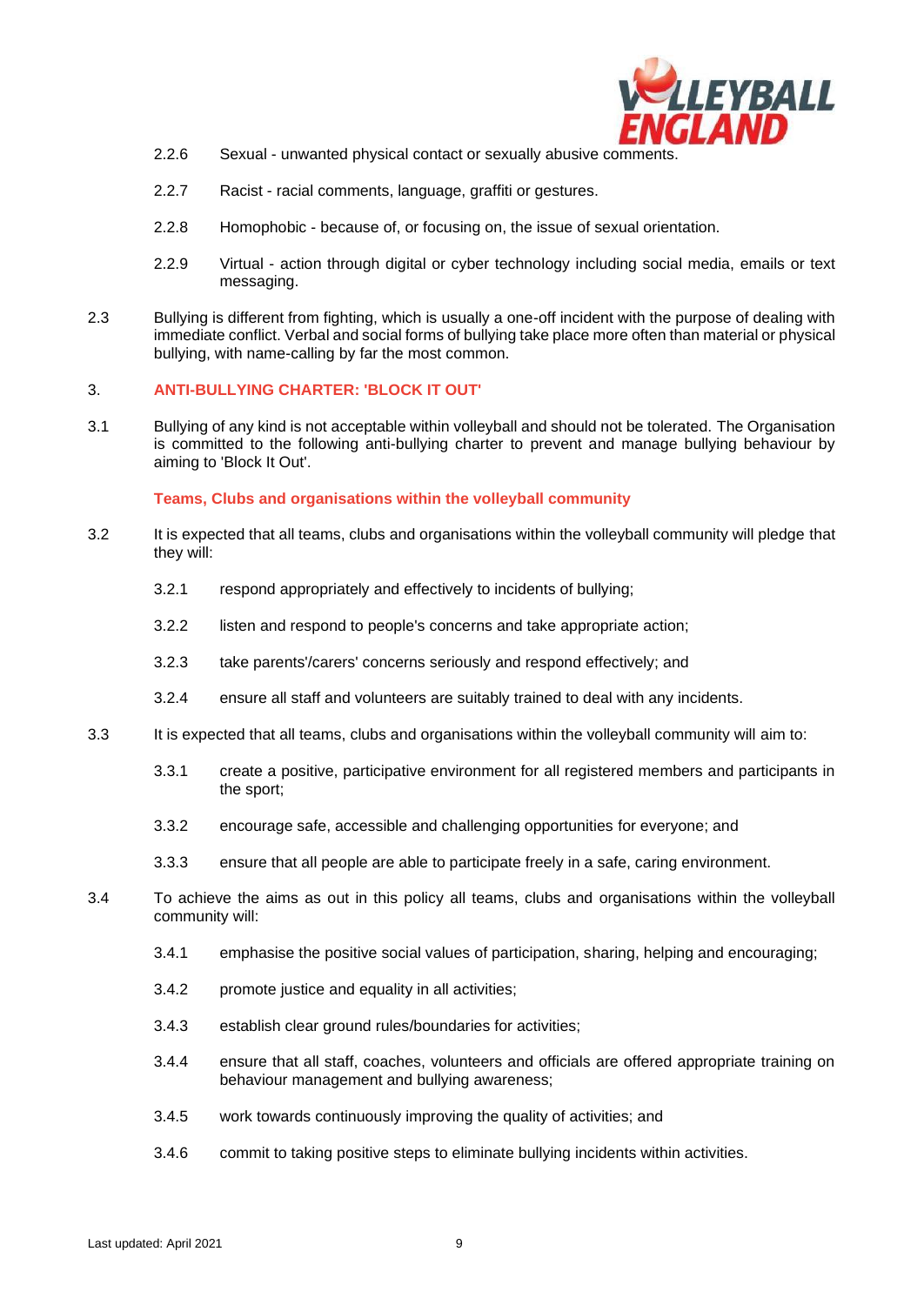

#### **Participants**

- 3.5 To achieve the aims set out in this policy all teams, clubs and organisations within the volleyball community will encourage all participants to behave according to agreed codes of conduct, which will provide a framework of acceptable behaviour.
- 3.6 All participants agree to abide by the following:
	- 3.6.1 We will not tolerate bullying or harassment of any kind.
	- 3.6.2 We will be accepting of others regardless of age, disability, gender reassignment, race, religion or belief, sex, sexual orientation or social status
	- 3.6.3 We will not ignore an incident of bullying and will take all signs of bullying seriously.
	- 3.6.4 We will use a 'time out' if we feel angry or under pressure, or just need time to calm down.
	- 3.6.5 We will be kind to others, even if they are not our friends and we will make new participants in our activities feel welcome.
	- 3.6.6 We will not join in fights or disturbances.
	- 3.6.7 We will report any bullying incident to a member of staff/ official immediately.
	- 3.6.8 We will not judge others on the way they speak, their social behaviour, appearance or their ability.
	- 3.6.9 We will try to remember that everyone matters, including ourselves.
	- 3.6.10 We will encourage all young people to speak and share their concerns.
	- 3.6.11 We will encourage our staff, coaches, volunteers and officials to be vigilant and observant at all times.
	- 3.6.12 If incidents of bullying are witnessed, our staff, coaches, volunteers and officials will respond by following the procedures set out in this policy and the Organisation's Safeguarding & Protecting Young People Policy.

#### 4. **IMPLEMENTING ANTI-BULLYING PROCEDURES**

- 4.1 It is expected that the Organisation's Anti-Bullying Policy and Anti-Bullying Charter 'Block It Out' will be adopted by all teams, clubs and organisations within the volleyball community and that copies of both will be made widely available.
- 4.2 All individuals involved in volleyball should be aware of the Anti-Bullying Policy and Charter and should ensure that others are too, including adults and young people. This should be achieved by distributing copies of the documents to all those involved in the activity and displaying them prominently on noticeboards and throughout the venue. See the template: Block it Out! Anti-Bulling Charter Poster included in the Safeguarding & Protecting Young People Policy. More importantly people should know their rights and realise that they can talk to someone if they are worried.
- 4.3 The Organisation will ensure that:
	- 4.3.1 The Codes of Conduct clearly state that behaviour which constitutes bullying will not be accepted.
	- 4.3.2 All coaches, officials, volunteers, staff and people have signed up to the Codes of Conduct.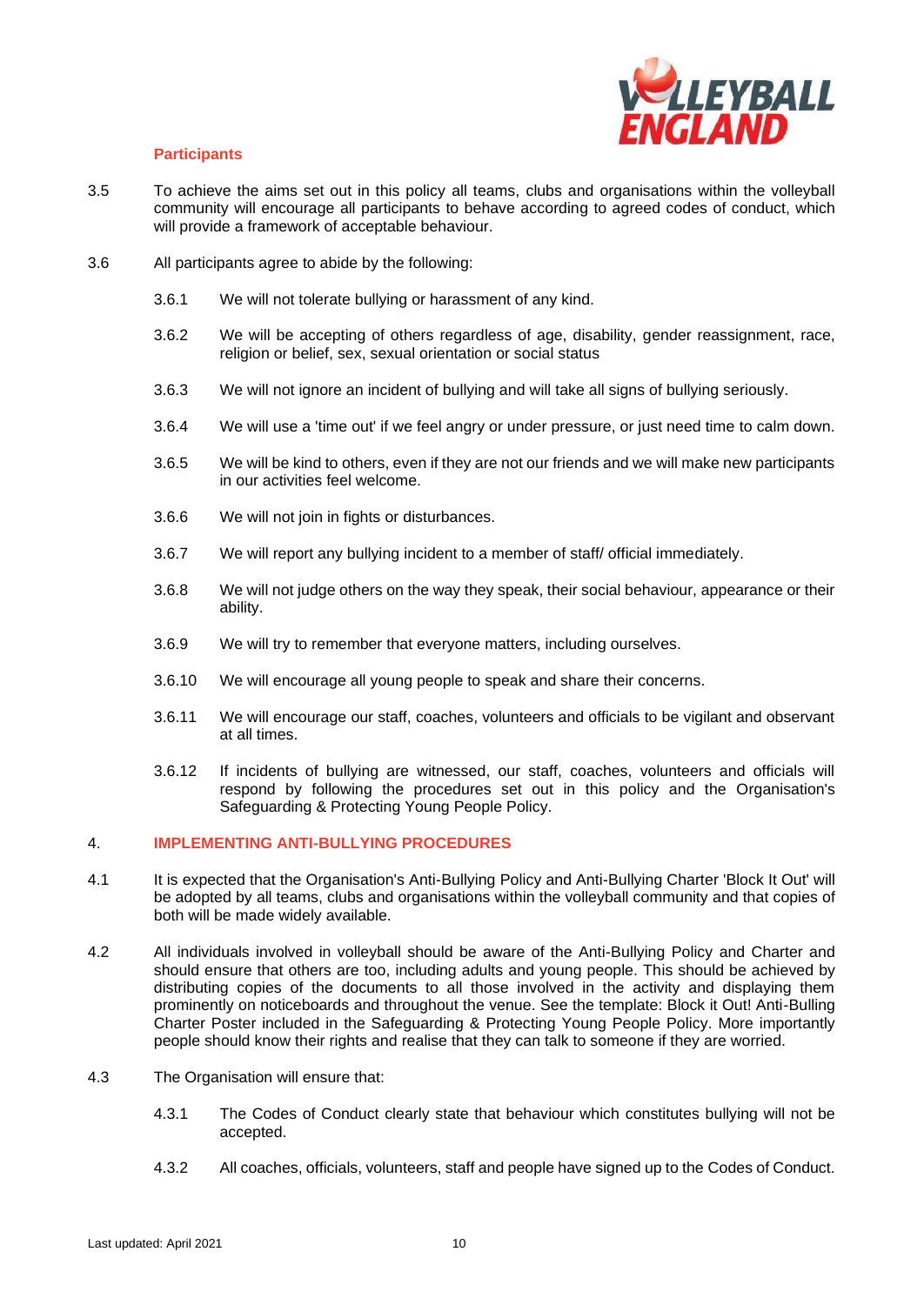

- 4.4 Any incidents of bullying should be reported to the Club or Regional Safeguarding Officer who will record the details using the Organisation's Safeguarding Incident Reporting Form (SIRF) included in Safeguarding & Protecting Young People Policy and follow the Organisation's reporting procedure.
- 4.5 If the incident is an adult bullying a young person, the Club or Regional Safeguarding Officer will report the incident to the Lead Safeguarding Officer who will make a decision on the method and process for managing the incident and manage the situation with the support of the relevant Club or Regional Safeguarding Officer as appropriate.
- 4.6 All reported incidents of bullying behaviour, or threats of bullying, will be investigated and efforts made to stop the bullying quickly.
- 4.7 Once an event is reported the following actions may be taken:
	- 4.7.1 If the event involves a young person, parents/carers will be informed and may be asked to come to a meeting to discuss the problem;
	- 4.7.2 If necessary and appropriate, the Police or Children's Social Care may be consulted;
	- 4.7.3 An attempt will be made to change the bullying behaviour; and
	- 4.7.4 If the situation is not or cannot be resolved through mediation, training or mentoring, the Lead Safeguarding Officer may manage the incident following the Organisation's Grievance and Disciplinary Policy.

#### 5. **REPORTING AN INCIDENT**

- 5.1 If you witness someone being bullied or you have been bullied you should:
	- 5.1.1 report the incident to the Club Safeguarding Officer (CSO). If your club does not have a CSO, the report must be made to the Regional Safeguarding Officer (RSO).
	- 5.1.2 Fill in the Organisation's SIRF, giving full details of what occurred.
- 5.2 What the CSO should do:
	- 5.2.1 Immediately contact the Regional or National Safeguarding Officer and report the incident and actions.
	- 5.2.2 Where the Regional or Lead Safeguarding Officer is unavailable or where contacting them may cause undue delay contact the Police and/or Children's Social Services.
- 5.3 If a young person is involved, this policy should be read in conjunction with the Safeguarding & Protecting Young People Policy available on the [website.](http://www.volleyballengland.org/about_us/about_us_/governance)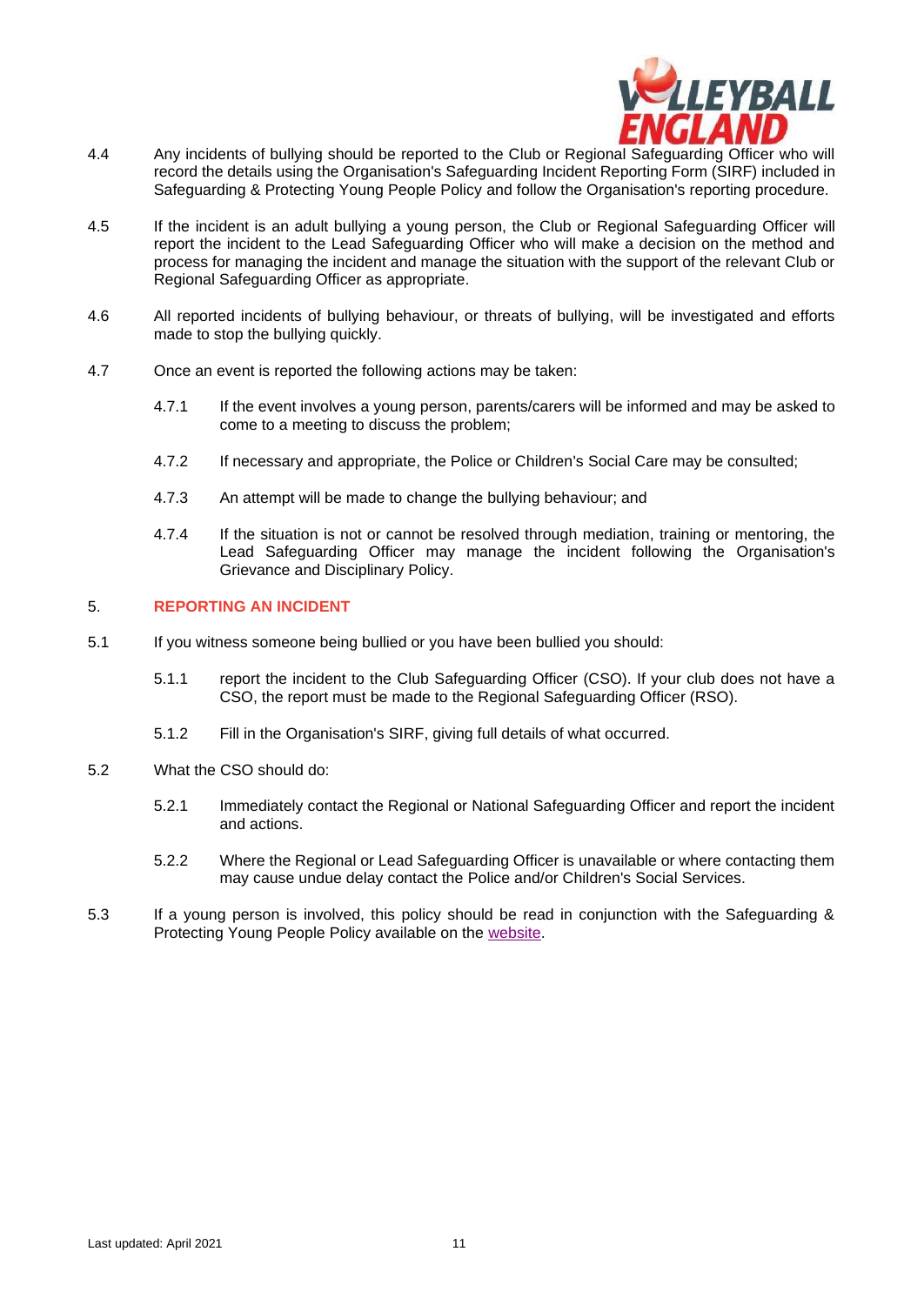

## **WHISTLEBLOWING POLICY**

#### 1. **INTRODUCTION**

- 1.1 It is important that any concerns regarding the behaviour of any member of staff, volunteer or contractor, working on behalf of Volleyball England (the "**Organisation**") are shared with a member of the Organisation's staff. All concerns will be taken seriously and managed according to the Organisation's Grievance and Disciplinary Policy.
- 1.2 All information received and discussed will be treated in confidence and only shared with those individuals who will be able to manage and resolve the situation.
- 1.3 Individuals can raise a matter of concern without fear of victimisation, subsequent discrimination or disadvantage. This Policy is intended to encourage and enable individuals to raise serious concerns within the Organisation and blow the whistle, rather than overlook the concern.
- 1.4 It is in the interests of all concerned that any disclosure is dealt with properly, quickly and discreetly. This includes the interests of the Organisation, its employees, all registered Members and any persons who are the subject of any complaint, as well as the person making the complaint.

#### 2. **REPORTING PROCEDURE**

- 2.1 The Organisation recognises that the decision to report a concern can be a difficult one to make for many reasons, including fear of reprisal from those implicated in the concern. If an individual believes what they are saying to be true, they should have nothing to fear, because in reporting their concern they will be doing their duty to the person concerned.
- 2.2 The Organisation will not tolerate any harassment, bullying or victimisation (including informal pressure) towards whistleblowers and will take appropriate action to protect individuals when they raise a concern in good faith, any such inappropriate behaviour will be dealt with under the Organisation's Grievance and Disciplinary Policy.
- 2.3 Any investigation into allegations of poor practice will not influence, or be influenced by, any disciplinary procedures that already affect individuals unless there may be a pattern of poor practice and/or abuse which requires the cases to be linked and/or dealt with together.

#### 3. **DISCLOSURES UNDER THIS POLICY**

- 3.1 You can make a disclosure under this Policy if you have genuine concerns relating to any of the following areas of malpractice, or suspected malpractice:
	- 3.1.1 Failure to comply with any codes of conduct or values of the Organisation;
	- 3.1.2 Criminal activity;
	- 3.1.3 Practices endangering health and safety;
	- 3.1.4 Practices damaging the environment;
	- 3.1.5 Bribery;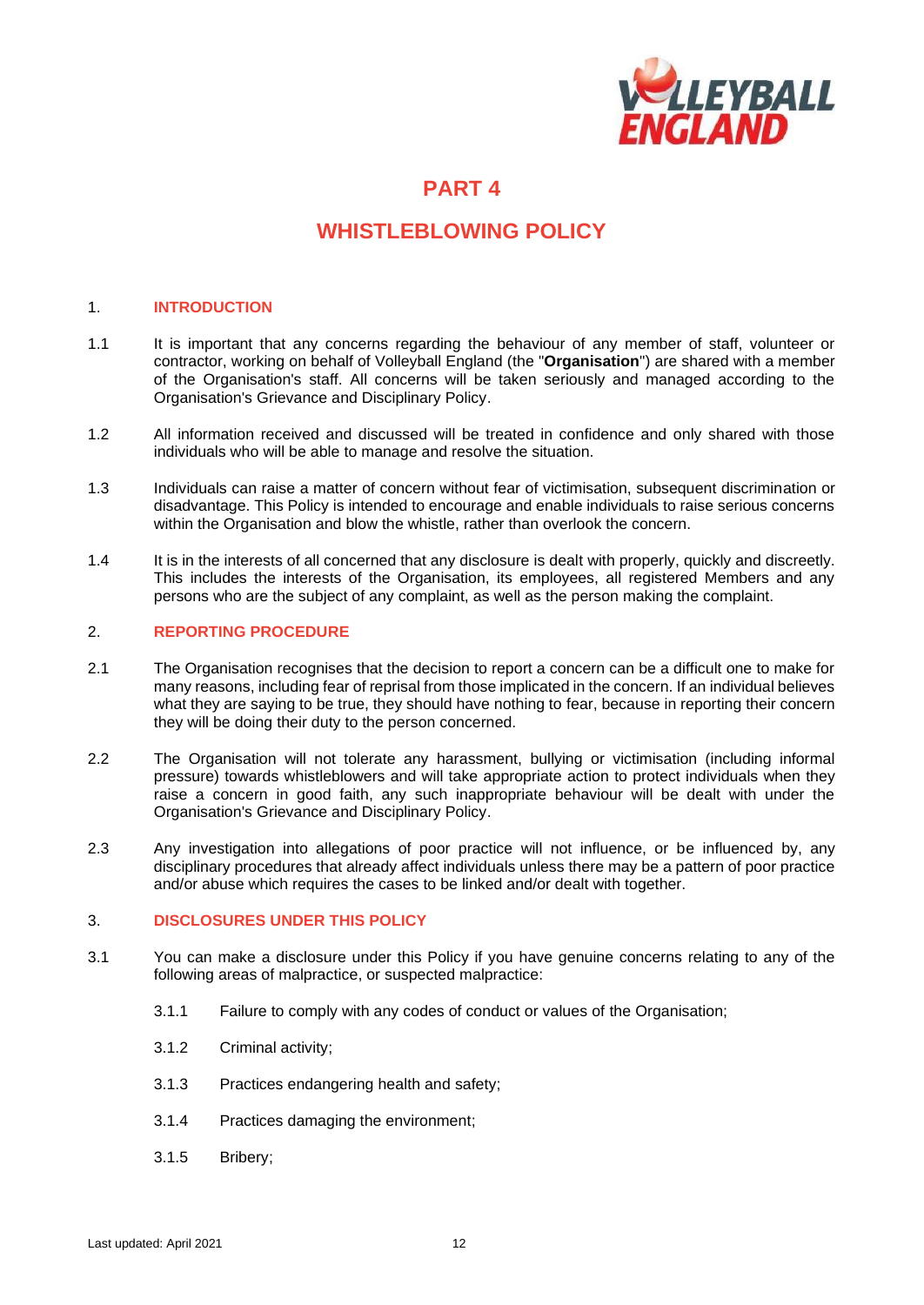

- 3.1.6 Financial malpractice, impropriety or fraud; and
- 3.1.7 Attempts to conceal any of the above.
- 3.2 You are encouraged to report suspected wrongdoing as soon as possible. No action will be taken against you if you raise genuine concerns even if the concern you raised is not confirmed by any subsequent investigation.

#### 4. **CONFIDENTIALITY**

The Organisation will do its utmost to protect the identity of the whistleblower when they raise a concern and do not want their name to be disclosed. However, it must be appreciated that the investigation process may reveal the source of the information and a statement by the whistleblower may be required as part of the evidence. They will be given prior notice of this and a chance to discuss the consequences.

#### 5. **ANONYMOUS ALLEGATIONS**

The Organisation encourages the whistleblower to put their name to the allegation. Concerns expressed anonymously are much less powerful and may not provide all the relevant information. However, all reports will be considered at the discretion of the Organisation based on the seriousness of the issues raised, the credibility of the concern and the likelihood of confirming the allegation from attributable sources or factual records.

#### 6. **UNFOUNDED ALLEGATIONS**

If an individual makes an allegation in good faith, but it is not confirmed by the investigation, no action will be taken against them. If however, it is established that they have made malicious or frivolous allegations, or for personal gain, disciplinary action may be taken against them. In such cases, the Organisation's Grievance and Disciplinary Policy will apply.

#### 7. **USE OF THE WHISTLE BLOWING POLICY**

- 7.1 As a staff member
	- 7.1.1 In the first instance, as a staff member, you should bring the matter to the attention of your immediate manager, who will inform the CEO. If the disclosure contains allegations about your immediate manager or the malpractice occurs at this level, you may make the disclosure directly to the CEO.
	- 7.1.2 If your disclosure contains allegations which you do not wish to make to the CEO you can make the disclosure to the Chair of the Board.
	- 7.1.3 If your disclosure concerns a very serious allegation the Board will be notified.
- 7.2 Volunteer concerns
	- 7.2.1 Individuals should raise the concern in the first instance with the CEO by post to the national office, marked 'private and confidential' or via email to: issues@volleyballengland.org.
	- 7.2.2 The individual should set out the background and history of the concern, giving names, dates and places where possible and the reason why they are particularly concerned about the situation. The earlier the concern is raised, the easier it is to take action.
	- 7.2.3 Although the whistleblower is not expected to prove the truth of an allegation, they will need to demonstrate to the Organisation that there are sufficient grounds for their concern.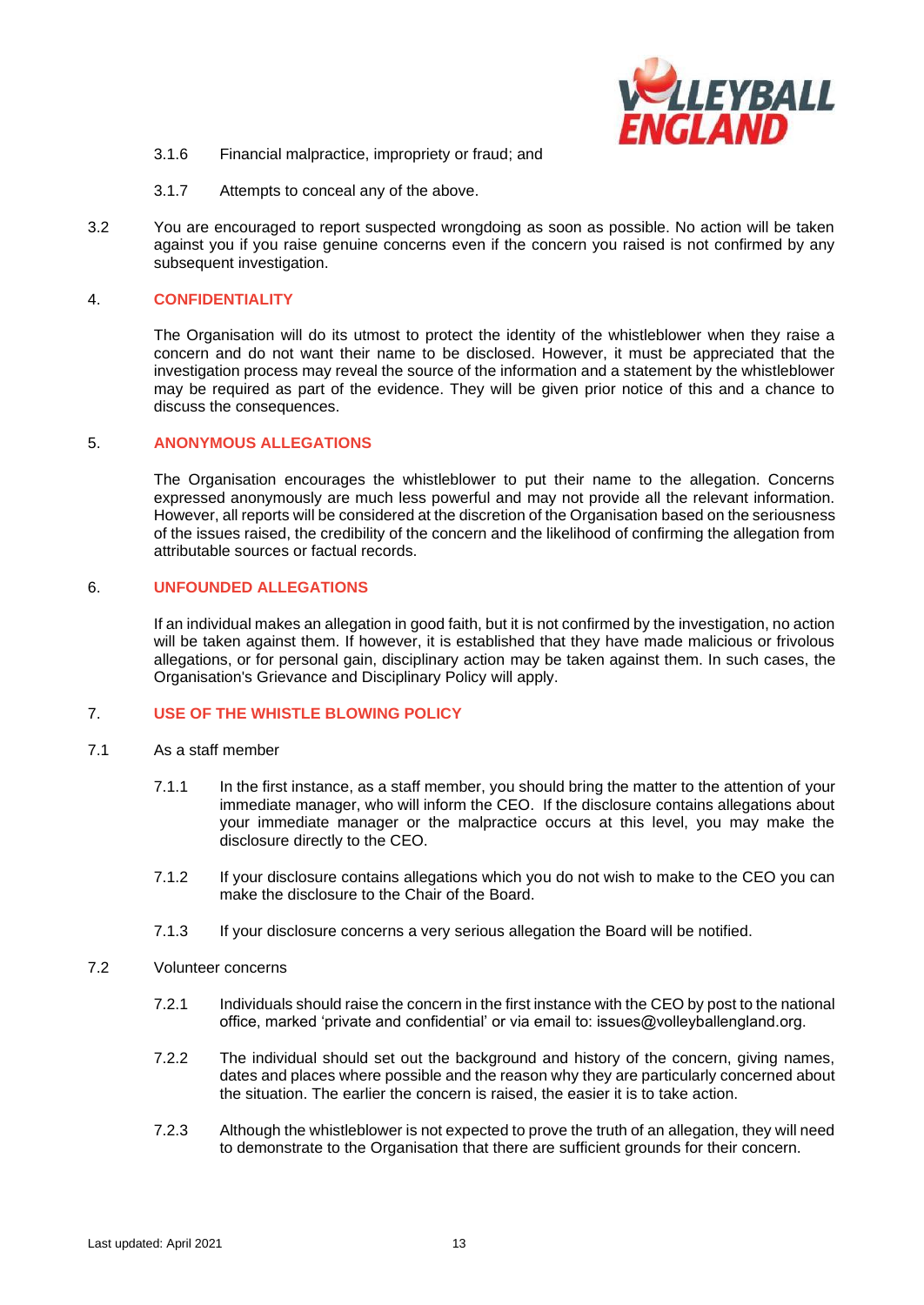

- 7.2.4 If you do not want, or feel unable to report the concern to the Organisation, a number of external agencies are available for reporting purposes. These include:
	- (a) The Child Protection in Sport Unit (CPSU) (Tel: 0116 234 7278/7280)
	- (b) Local Safeguarding Children's Board (LSCB)
	- (c) Local Children's Social Care
	- (d) Local Police
- 7.2.5 The action taken by the Organisation will depend on the nature of the concern.
- 7.2.6 In order to protect individuals, it is likely that the Organisation will establish a case management team in order to conduct an investigation. The amount of contact between the people considering the issues and the whistleblower will depend on the nature of the matters raised, the potential difficulties involved, and the clarity of the information provided. If necessary, further information will be sought from the whistleblower as part of the investigation process.
- 7.2.7 When any meeting is arranged the whistleblower has the right, if they so wish, to be accompanied by a friend or a person of their choice who is not involved in the matter to which the concern relates.
- 7.2.8 The Organisation will take steps to minimise any difficulties which individuals may experience as a result of raising a concern. For instance, if the whistleblower is required to give evidence in criminal or disciplinary proceedings, the Organisation will advise them about the procedure.
- 7.2.9 The Organisation accepts that the whistleblower needs to be assured that the matter has been properly addressed. Subject to legal constraints, they will receive information about the outcome of any investigation, and the action that is to be taken against those whose actions caused the concern. Also, if appropriate, what policy changes are to be made to minimise the possibility of a similar concern being raised in the future.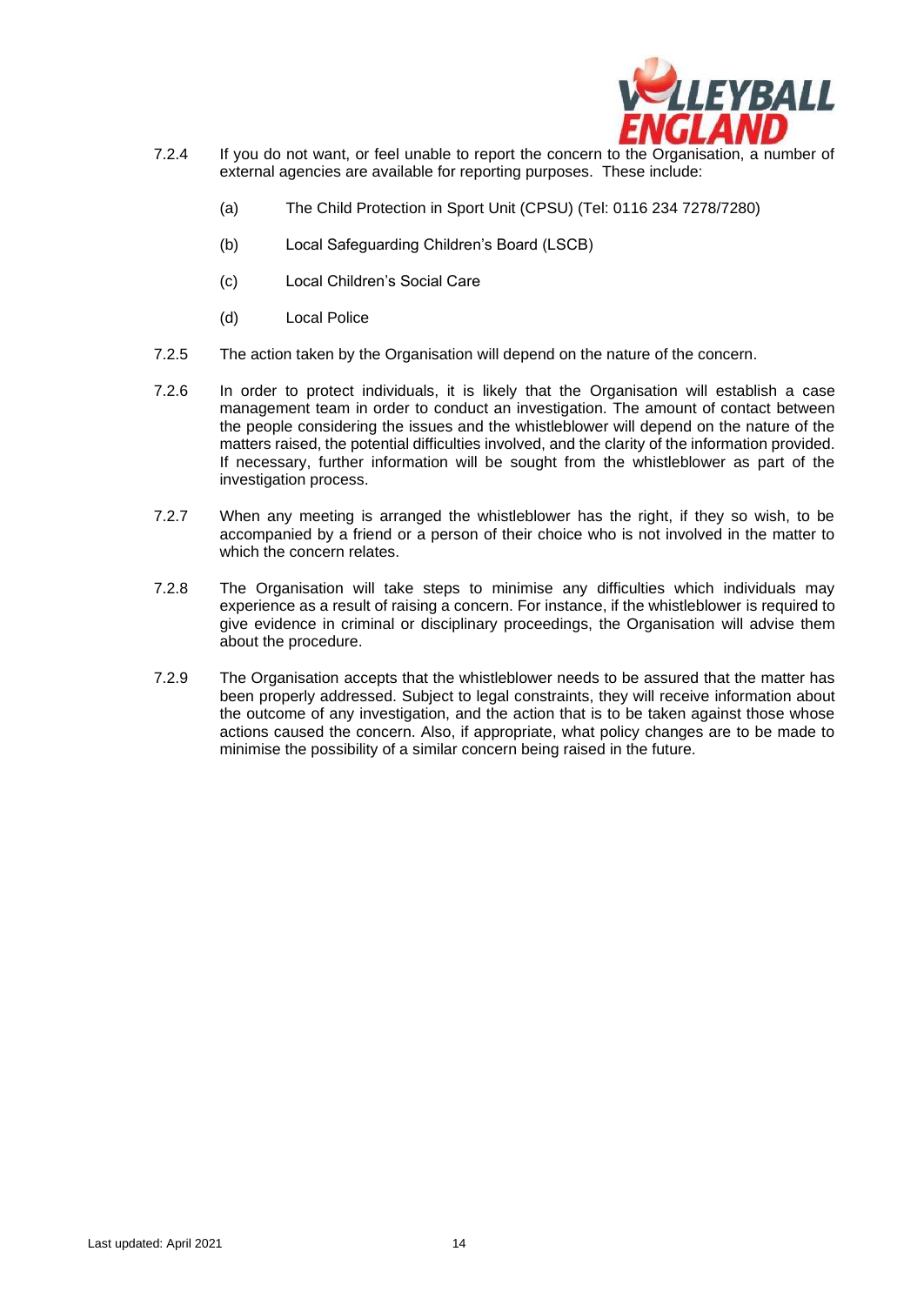

## **ANTI-FRAUD POLICY**

#### 1. **INTRODUCTION**

- 1.1 This document sets out Volleyball England's ("the **Organisation**") policy and procedures in respect of fraud and other forms of dishonesty, together with the steps that must be taken where any of these practices is suspected or discovered.
- 1.2 It applies to the Board, staff, volunteers and suppliers, contractors, consultants and other service users that the Organisation works with ("the **Partners**").
- 1.3 Anybody associated with the Organisation who commits fraud, theft or any other dishonesty, or who becomes aware of it and does not report it, will be subject to appropriate disciplinary action.
- 1.4 The Organisation is committed to protecting the public funds with which it has been entrusted. To ensure resources are used for their intended purpose in line with the strategy (the Game Plan), it is essential that losses due to fraud and corruption are minimised.
- 1.5 The public are entitled to expect that the Organisation will conduct its affairs with integrity, honesty and openness, and demand the highest standards of conduct from the Board, staff, volunteers, and the Organisation's Partners. This Policy outlines the Organisation's commitment to creating an antifraud culture and maintaining high ethical standards in its administration of public funds.

#### 2. **STATEMENT OF INTENT**

- 2.1 The Organisation will conduct its business in a legal and ethical manner in line with its vision and values. We are committed to the prevention of fraud and to the promotion of an anti-fraud culture.
- 2.2 We operate a zero-tolerance attitude to fraud and require the Board, staff, volunteers and our other Partners to act honestly and with integrity at all times, and to report all reasonable suspicions of fraud.
- 2.3 The Organisation will continually strive to ensure that all its financial and administrative processes are carried out and reported honestly, accurately, transparently and accountably and that all decisions are taken objectively and free of personal interest. We will not condone any behaviour that falls short of these principles.
- 2.4 All members of the Organisation have a responsibility for putting these principles into practice and for reporting any breaches they discover.
- 2.5 The Organisation will investigate all instances of actual, attempted and suspected fraud committed by any member of the Board, staff, volunteers or other Partners and will seek to recover funds and assets lost through fraud.
- 2.6 You may commit a criminal offence if you fail to comply with this Policy.

#### 3. **DEFINITION OF FRAUD**

3.1 Fraud is broadly defined in case law (Derry v Peek, 1889) as:

'*someone intentionally or recklessly obtaining resources to which they are not entitled*'.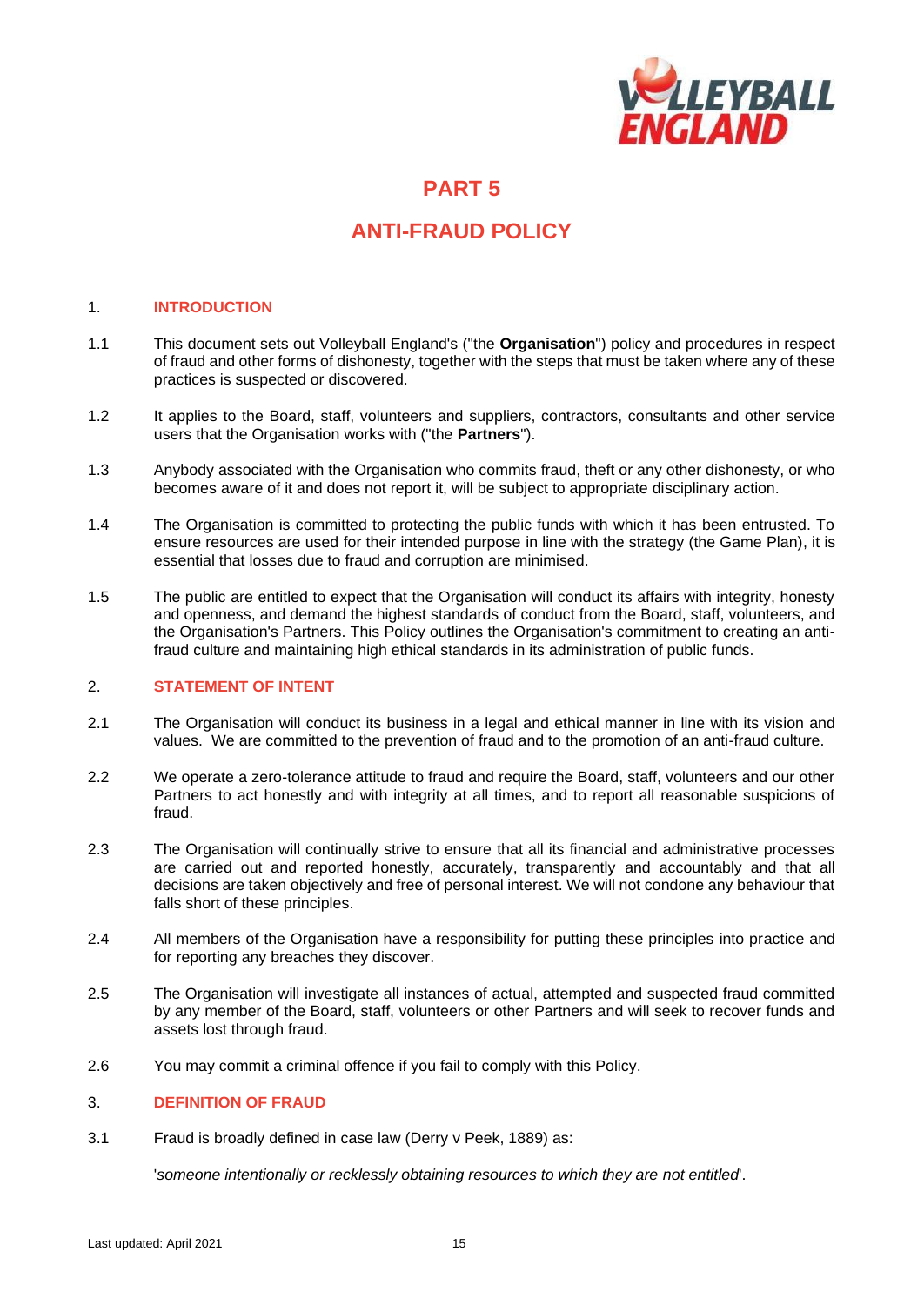

- 3.2 The offences of theft, fraud, bribery and forgery are rooted in the Theft Acts of 1968 and 1978, The Fraud Act 2006, Bribery Act 2010 and the Forgery and Counterfeiting Act 1981.
- 3.3 Section 1 of the Theft Act 1968 defines theft as:

'*dishonestly appropriating property belonging to another with the intention of permanently depriving the other of it*'.

- 3.4 Fraud can arise in a number of different scenarios.
- 3.5 For the purposes of this policy fraud shall be as defied in the Fraud Act 2006. This is summarised below:-
	- 3.5.1 A person is guilty of fraud if he dishonestly makes a false representation, or intends, by making the representation to make a gain for himself or another, or to cause loss to another or to expose another to a risk of loss.
	- 3.5.2 To make a representation that is false untrue or misleading.
	- 3.5.3 Fraud by failing to disclose information: If an individual dishonestly fails to disclose to another person information which he is under a legal duty to disclose.
	- 3.5.4 Fraud by abuse of position: If an individual occupies a position in which he is expected to safeguard, or not to act against, the financial interests of another person or organisation.
	- 3.5.5 "Gain" and "loss": The references to gain and loss extend only to gain or loss in money or other property.

#### 4. **CULTURE**

- 4.1 The Organisation's culture is intended to foster honesty and integrity and is underpinned by seven principles of behaviour. These are selflessness, integrity, objectivity, accountability, openness, honesty and leadership. Board, staff and volunteers are expected to lead by example in adhering to policies, procedures and practices. Equally, members of the public, service users and other partners are expected to act with integrity and without intent to commit fraud against the Organisation in any dealings they may have with them.
- 4.2 The Organisation is committed to preventing fraud and corruption from occurring and to developing an anti-fraud culture. To achieve this the Organisation will comply with the requirements by:
	- 4.2.1 developing and maintaining effective controls to prevent fraud;
	- 4.2.2 ensuring that if fraud occurs a vigorous and prompt investigation takes place;
	- 4.2.3 taking appropriate disciplinary and legal action in all cases, where justified;
	- 4.2.4 reviewing systems and procedures to prevent similar frauds;
	- 4.2.5 investigating whether there has been a failure in supervision and taking appropriate disciplinary action where supervisory failures occurred; and
	- 4.2.6 recording and reporting all discovered cases of fraud.
- 4.3 The following policies and principles apply:
	- 4.3.1 The Organisation's staff must have, and be seen to have, the highest standards of honesty, propriety and integrity in the exercise of their duties.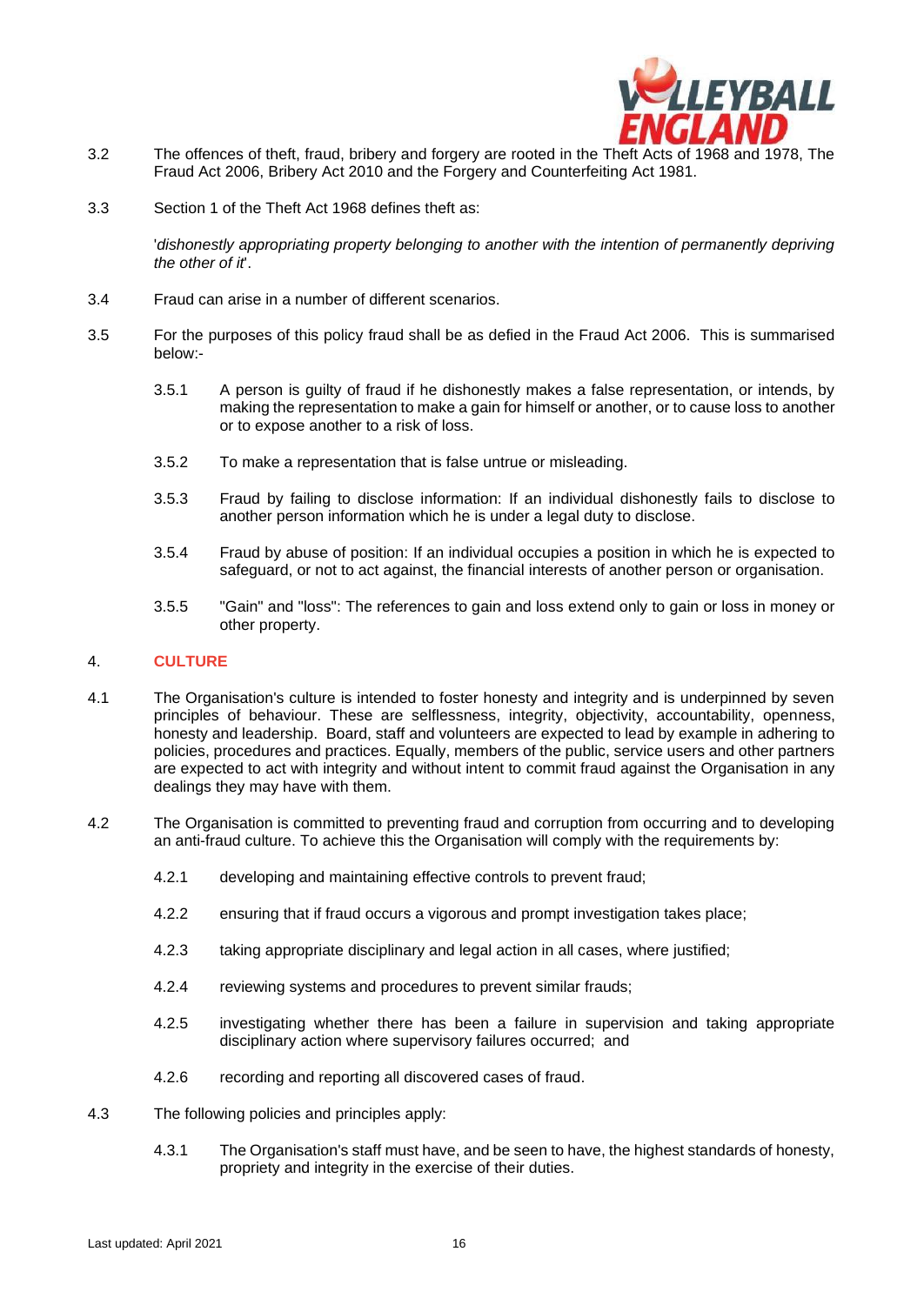

- 4.3.2 The Organisation will not tolerate fraud, impropriety or dishonesty and will investigate all instances of suspected fraud, impropriety, or dishonest conduct by the Board, staff, volunteers or other Partners.
- 4.3.3 Staff must not defraud the Organisation, other staff and/or Partners in any way.
- 4.3.4 The Organisation will take action including dismissal and/or criminal prosecution where appropriate - against any member of the Board, staff or volunteers defrauding (or attempting to defraud) the Organisation, other staff, volunteers and/or other Partners.
- 4.3.5 The Organisation will take action including criminal prosecution where appropriate against external organisations defrauding or attempting to defraud the organisation, staff and volunteers or Partners in the course of their work.
- 4.3.6 The Organisation will co-operate fully with any external investigating body.
- 4.3.7 The Organisation will always seek to recover funds lost through fraud.
- 4.4 All frauds will be reported to the Chair of the Board and the Finance, Strategy and Risk Sub-Group.
- 4.5 As part of the culture, the Organisation will provide clear routes by which concerns can be raised and by those inside and outside of the Organisation. A copy of the Organisation's whistleblowing policy (included in the Good Practice Guidance) is available on the website to the Board, staff, volunteers and other Partners.
- 4.6 Senior management are expected to deal promptly, firmly and fairly with suspicions and allegations of fraud or corrupt practice.

#### 5. **RESPONSIBILITIES**

In relation to the prevention of fraud, theft, misuse of equipment and abuse of position, specific responsibilities are as follows:

- 5.1 Board of Directors
	- 5.1.1 The Board are responsible for establishing and maintaining a sound system of internal control that supports the achievement of the Organisation's policies, aims and objectives.
	- 5.1.2 The system of internal control is designed to respond to and manage the whole range of risks that the Organisation faces.
	- 5.1.3 The system of internal control is based on an ongoing process designed to identify the principal risks, to evaluate the nature and extent of those risks and to manage them effectively. Managing fraud risk is seen in the context of the management of this wider range of risks.
- 5.2 The Financial Controller:
	- 5.2.1 Is responsible for establishing the internal control system designed to counter the risks faced. They are accountable for the adequacy and effectiveness of these arrangements. Managing fraud risk should be seen in the context of the management of this wider range of risks.
	- 5.2.2 Is responsible for making arrangements for investigating allegations of fraud. These arrangements include the appointment of a suitably qualified senior member of staff to lead the investigation.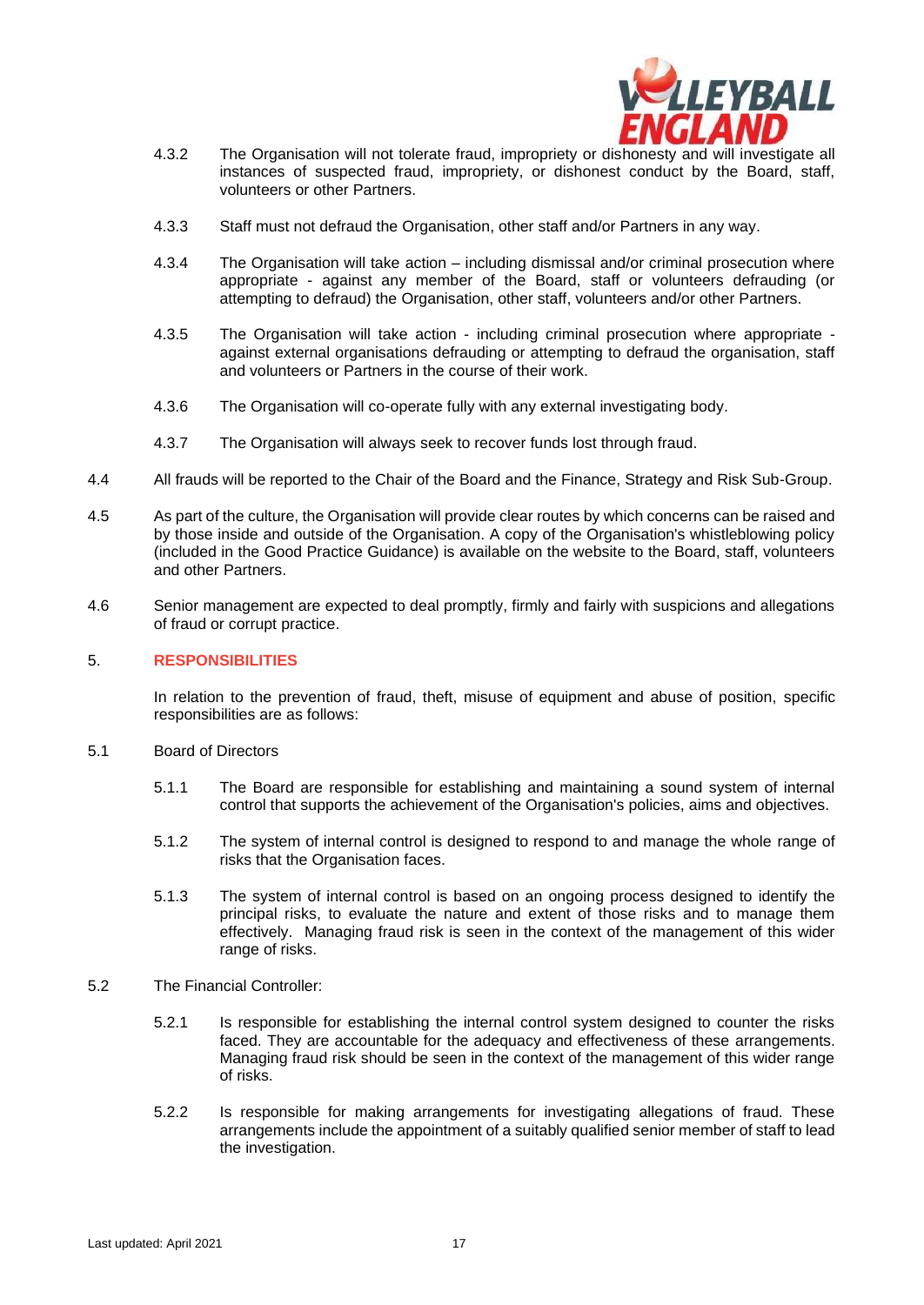

- 5.2.3 Will be responsible for receiving the report of the investigating officer and considering an appropriate response.
- 5.3 The Financial Controller is responsible for assisting the Board member for finance to develop and maintain effective controls against fraud.
- 5.4 The Financial Controller and Deputy CEO will be responsible for enforcing the Organisation's antifraud policies, including, advising (or procuring advice) on whether it is appropriate for the Organisation to:
	- 5.4.1 instigate disciplinary and legal action (both civil and criminal) against the perpetrators of fraud;
	- 5.4.2 take disciplinary action against supervisors where supervisory failures have contributed to the commission of fraud.
- 5.5 The Appointed Investigator
	- 5.5.1 The appointed investigator shall be a senior member of staff, who will need to be familiar with the Organisation's disciplinary procedures, to ensure that evidential requirements are met during any fraud investigation.
	- 5.5.2 To carry out his/her duties the appointed member of staff will have unrestricted access to the Chair, the Board, the Financial Controller and the Finance, Strategy and Risk Sub-Group and the Audit Committee.
	- 5.5.3 They will be responsible for investigating allegations of fraud including:
		- (a) carrying out a thorough investigation if fraud is suspected, with the support of internal audit, where necessary;
		- (b) gathering evidence, taking statements and writing reports on suspected frauds;
		- (c) liaising with the finance manager and the Board member for finance where investigations conclude that a fraud has taken place;
		- (d) identifying any weaknesses which contributed to the fraud; and
		- (e) if necessary, making recommendations for remedial action.
- 5.6 Overall responsibility for managing the risk of fraud has been delegated to the CEO. Their responsibilities include:
	- 5.6.1 Undertaking a regular review of the fraud risks associated with each of the key organisational objectives;
	- 5.6.2 Establishing an effective anti-fraud response plan (current copy set out in Appendix 1), in proportion to the level of fraud risk identified;
	- 5.6.3 The design of an effective control environment in consultation with the Finance Director to prevent fraud;
	- 5.6.4 Establishing appropriate mechanisms for:
		- (a) reporting fraud risk issues;
		- (b) reporting significant incidents of fraud or attempted fraud to the Board.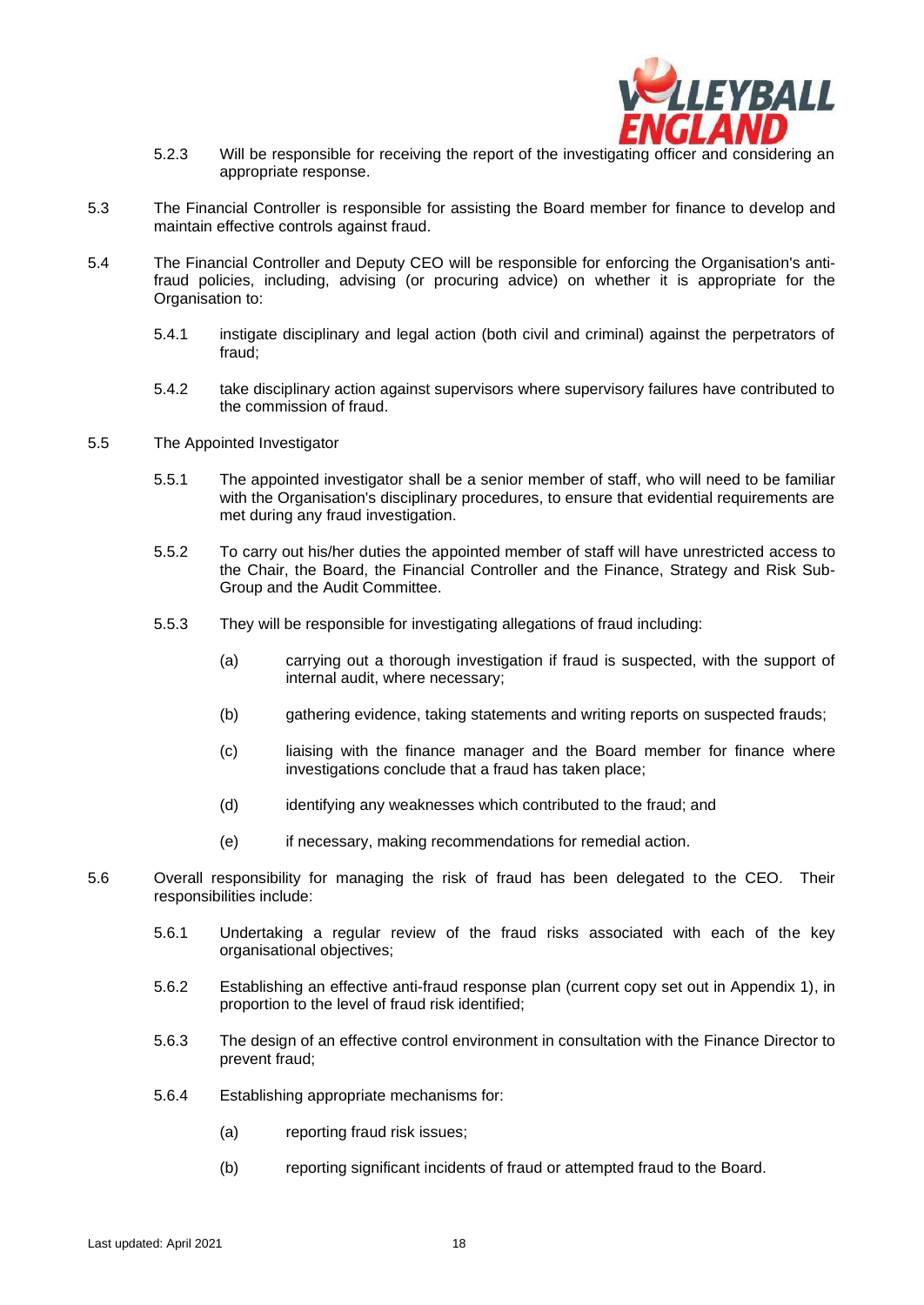

- 5.6.5 Liaising with the Organisation appointed auditors;
- 5.6.6 Making sure that all staff are aware of this Policy and know what their responsibilities are in relation to combating fraud;
- 5.6.7 Ensuring that appropriate anti-fraud training is made available to the Board, staff members and volunteers as required; and
- 5.6.8 Ensuring that appropriate action is taken to minimise the risk of previous frauds occurring in future.
- 5.7 The Senior Management Team ("**SMT**") is responsible for:
	- 5.7.1 Ensuring that an adequate system of internal control exists within their areas of responsibility and that controls operate effectively;
	- 5.7.2 Preventing and detecting fraud as far as possible;
	- 5.7.3 Assessing the types of risk involved in the operations for which they are responsible;
	- 5.7.4 Reviewing the control systems for which they are responsible regularly;
	- 5.7.5 Ensuring that controls are being complied with and their systems continue to operate effectively; and
	- 5.7.6 Implementing new controls to reduce the risk of similar fraud occurring where frauds have taken place.
- 5.8 Line managers and Strategic Managers
	- 5.8.1 Line managers are the first line of defence against fraud. They should be alert to the possibility that unusual events may be symptoms of fraud or attempted fraud and that fraud may be highlighted as a result of management checks or be brought to attention by a third party.
	- 5.8.2 They are responsible for:
		- (a) being aware of the potential for fraud;
		- (b) ensuring that an adequate system of internal control exists within their area of responsibility, appropriate to the risk involved and those controls are properly operated and complied with; and
		- (c) reviewing and testing control systems to satisfy themselves the systems continue to operate effectively.
	- 5.8.3 Managers should inform the SMT if there are indications that an external organisation (such as a contractor or client) may be trying to defraud (or has defrauded) or its staff carrying out their duties.
	- 5.8.4 They should also inform SMT if they suspect their staff may be involved in fraudulent activity, impropriety or dishonest conduct.
- 5.9 Every member of staff or volunteer is responsible for:
	- 5.9.1 Acting with propriety in using the Organisation's resources and the handling and use of funds whether they are involved with cash, receipts, payments or dealing with suppliers;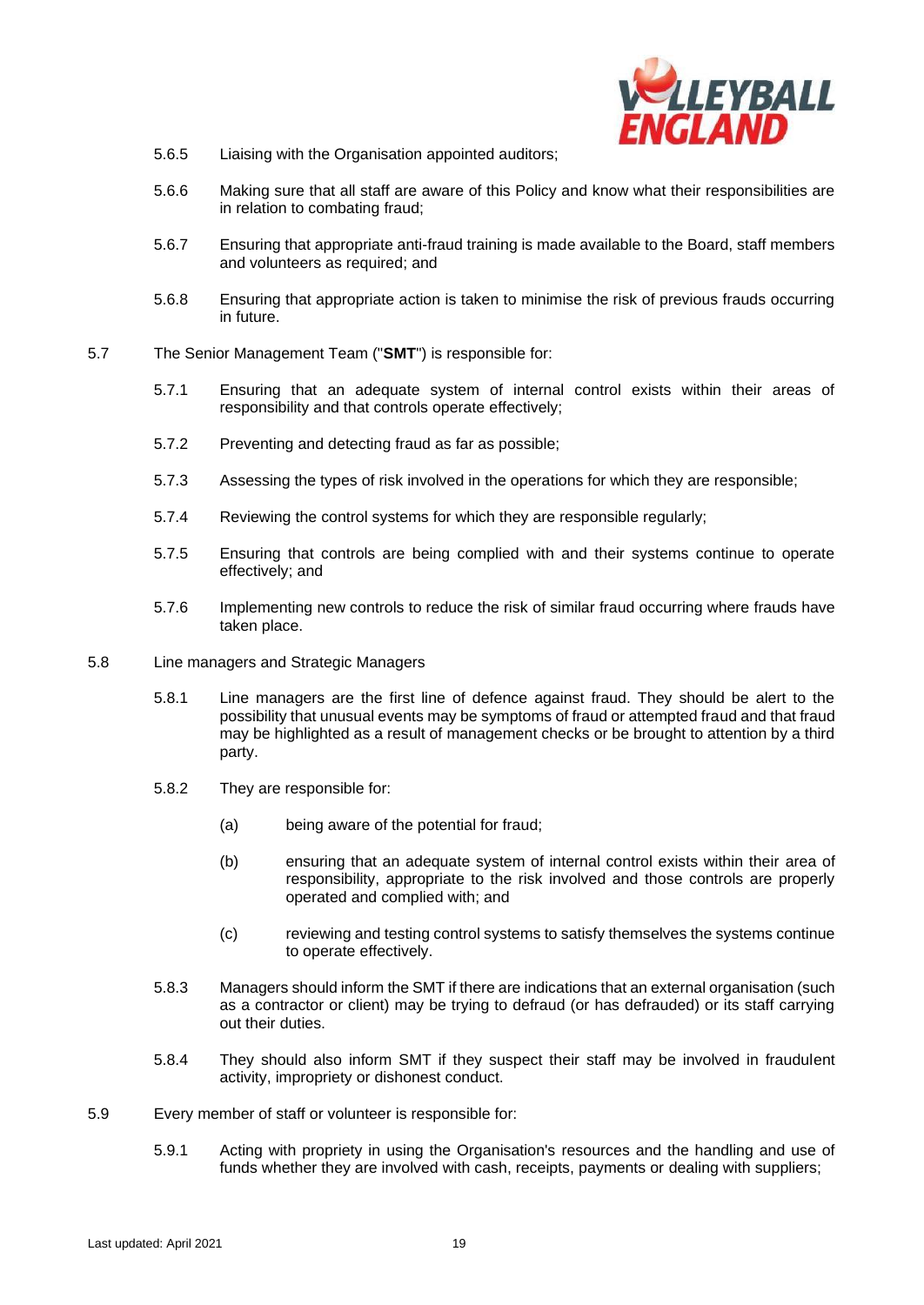

- 5.9.2 Conducting themselves in accordance with the seven principles set out at paragraph 4.3 above;
- 5.9.3 Being alert to the possibility that unusual events or transactions could be indicators of fraud;
- 5.9.4 Alerting their manager when they believe the opportunity for fraud exists e.g. because of poor procedures or lack of effective oversight;
- 5.9.5 Reporting details immediately if they suspect that a fraud has been committed or see any suspicious acts or events; and
- 5.9.6 Cooperating fully with whoever is conducting internal checks or reviews or fraud investigations.

#### 6. **PREVENTION**

- 6.1 Fraud and corruption are costly, both in terms of reputational risk and financial losses, as well as time-consuming to identify and investigate, disruptive and unpleasant. The prevention of fraud is therefore a key objective. Measures should be put in place to deny opportunity, provide effective leadership, auditing, employee screening and student recruitment.
- 6.2 Fraud can be minimised through carefully designed and consistently operated procedures, which deny opportunities for fraud. Staff are made aware of policies through the induction programme and notification of policy updates.
- 6.3 Staff recruitment procedures require applicants to declare any connections with existing Board and staff. Members of staff recruitment panels are similarly required to declare such connections.
- 6.4 Volunteers at all levels are made aware of their responsibilities at their induction. Relevant policies and procedure are available to all staff and volunteer on the Organisation's website.
- 6.5 The Organisation's financial regulations help to ensure that at all times the financial management of the Organisation is conducted in accordance with the highest standards. Continuous management review of systems and reports by internal audit in line with the agreed annual audit programme should assist in preventing and detecting fraud; and should also result in continuous improvements. The risk of fraud should be a factor for consideration in audit plans.
- 6.6 The credibility and success of this Policy is dependent largely on how effectively it is communicated throughout the Organisation. To this end, details of this Policy will be provided to the Board, all staff and volunteers and be included in all induction programmes. The Policy will also be published on the Organisation's website.

#### 7. **DETECTION AND INVESTIGATION**

- 7.1 Whilst having regard to the requirements of the GDPR, the Organisation actively participates in an exchange of information with external agencies on fraud and corruption. It is often the alertness of the Board, staff or volunteers to the possibility of fraud and corruption that leads to detection of financial irregularity.
- 7.2 The Chair of the Board and the Finance, Strategy and Risk Sub-Group must be notified immediately of all financial or accounting irregularities or suspected irregularities or of any circumstances which may suggest the possibility of irregularities including those affecting cash, property, remuneration or allowances.
- 7.3 Reporting of suspected irregularities is essential as it facilitates a proper investigation by experienced staff, and ensures the consistent treatment of information regarding fraud and corruption.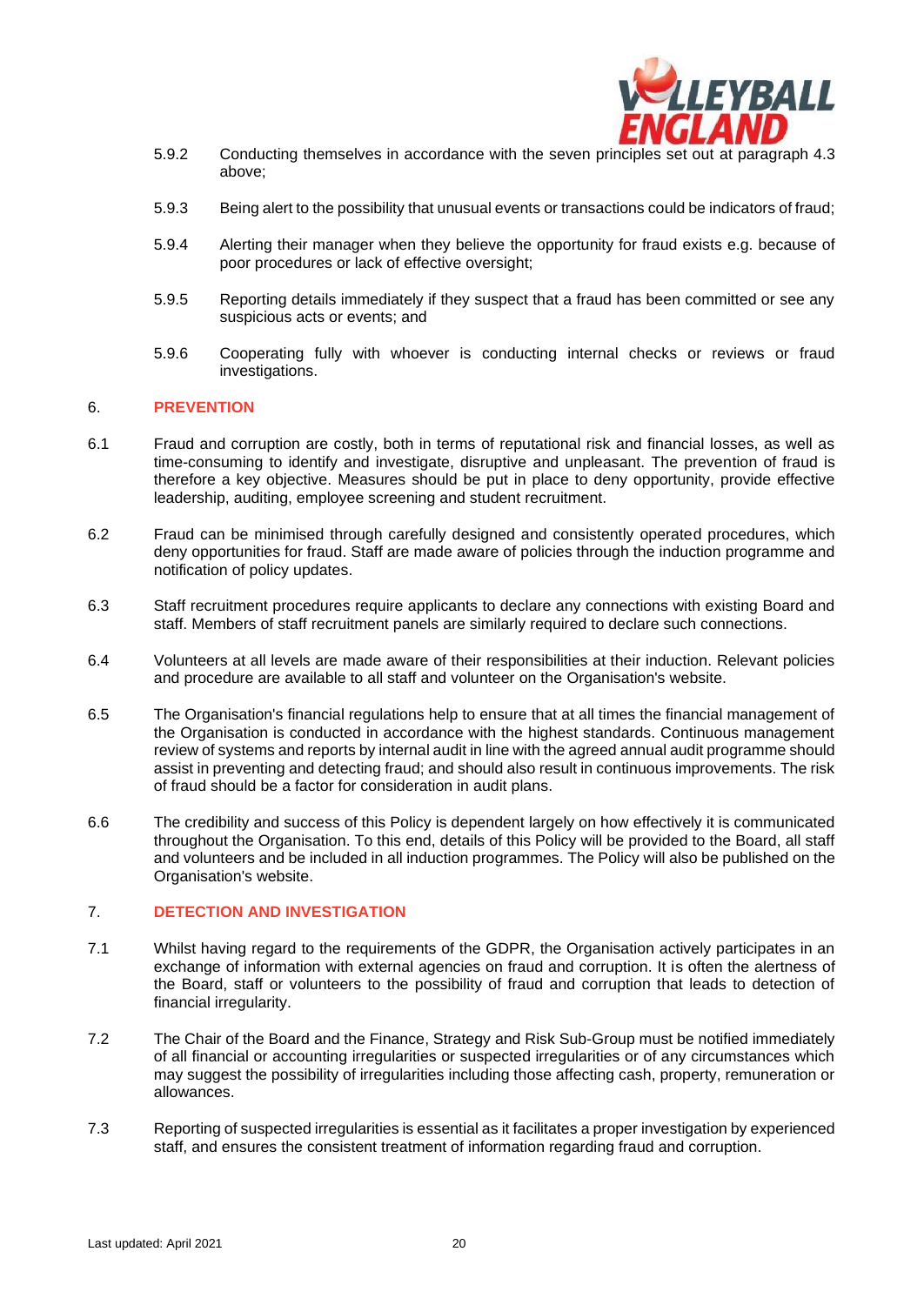

- 7.4 When so notified, the Chair will appoint an investigator as set out above. The appointed investigator shall:
	- 7.4.1 deal promptly with the matter;
	- 7.4.2 record evidence received;
	- 7.4.3 ensure the security and confidentiality of evidence;
	- 7.4.4 work closely with senior managers and other agencies, such as the police and courts to ensure that all issues are properly investigated and reported upon;
	- 7.4.5 ensure maximum recoveries are made on behalf of the Organisation, and assist the senior managers to implement the Organisation's disciplinary procedures where considered appropriate (referral to the police will not prohibit or restrict action under the disciplinary procedure).
- 7.5 In cases of suspected payroll irregularities where a fraud investigation may be possible, discussion will occur between the Chair and the CEO if it is thought a disciplinary investigation is more appropriate.
- 7.6 Malicious accusations may be the subject of disciplinary action.

#### 8. **DISCIPLINARY ACTION**

- 8.1 In the case of proven fraud, or suspected fraud of a serious nature, the Organisation will always refer the matter to the police and seek prosecution at the earliest possible juncture and recover any losses resulting from fraud, if necessary through civil action.
- 8.2 Following appropriate investigations, the CEO will determine whether to invoke action in accordance with the Grievance and Disciplinary Policy or staff policies (as appropriate).

#### 9. **PERSONAL CONDUCT**

- 9.1 As stewards of public funds all staff must have, and be seen to have, high standards of honesty, propriety and personal integrity.
- 9.2 Staff are required to report any potential conflict of interest to the CEO (see separate Conflict of Interest Policy included in this good practice guidance).
- 9.3 Staff should not accept gifts, hospitality or benefits of any kind from a third party which might be seen to compromise their personal judgement and integrity.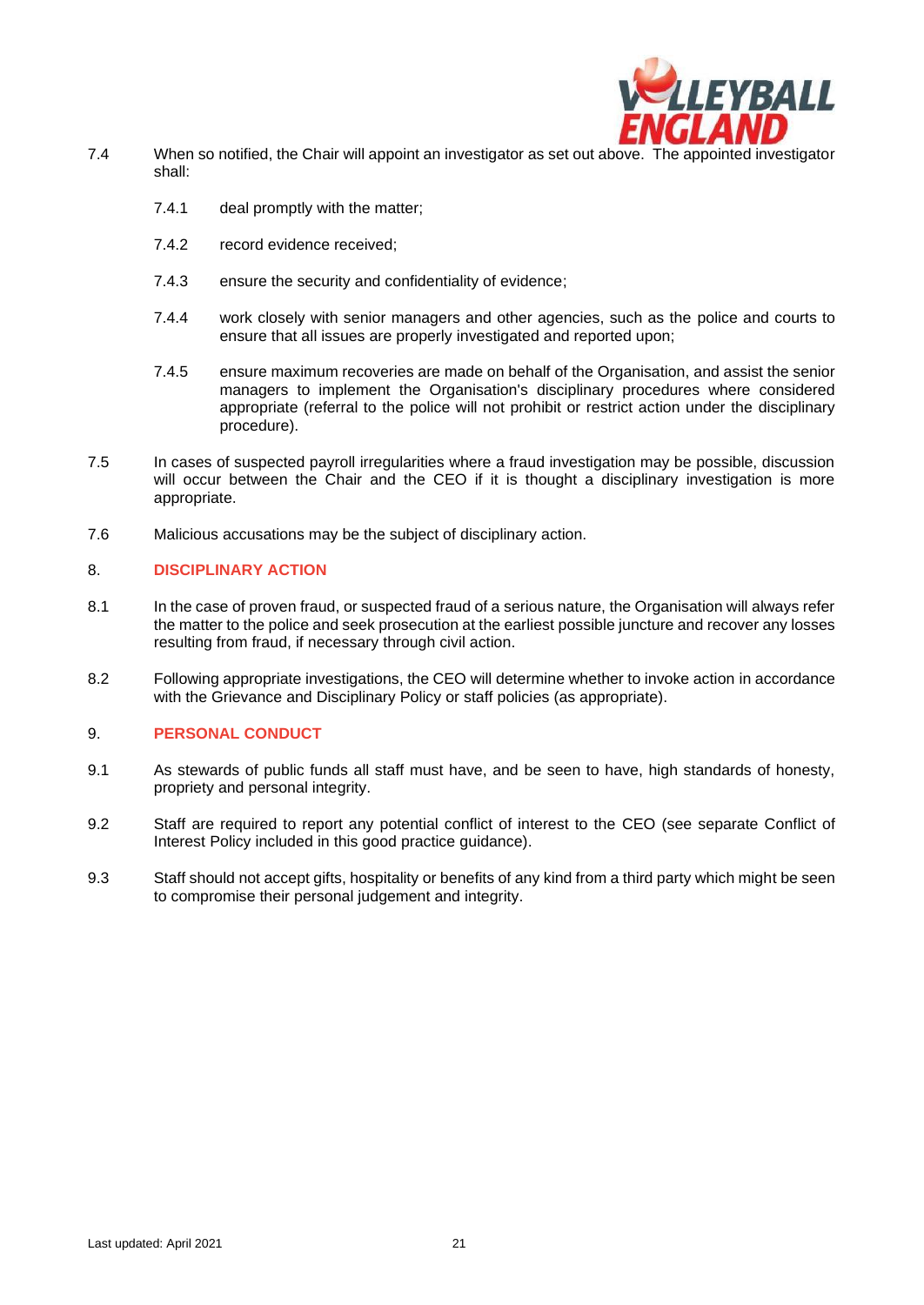

#### **APPENDIX 1**

#### **FRAUD RESPONSE PLAN**

#### 1. **INTRODUCTION**

- 1.1 The Organisation has established arrangements for the Board, staff, volunteers or other partners to report any concerns they may have without fear of prejudice or harassment. This applies to concerns relating to fraud and to any other concerns within the context of the Public Interest Disclosure Act 1998.
- 1.2 Concerns which should be reported include, but are not limited to, any member of the Board, staff, volunteers or other Partners committing or attempting to commit:
	- 1.2.1 fraud;
	- 1.2.2 any dishonest or fraudulent act;
	- 1.2.3 forgery or alteration of documents or accounts;
	- 1.2.4 misappropriation of funds, supplies or other assets;
	- 1.2.5 impropriety in the handling or reporting of money or financial transactions;
	- 1.2.6 profiting from an official position;
	- 1.2.7 disclosure of official activities or information for advantage;
	- 1.2.8 accepting or seeking value from third parties by virtue of official position or duties;
	- 1.2.9 theft or misuse of property, facilities or services.
	- 1.2.10 Other organisations' actions which should be reported include, but are not limited to:
	- 1.2.11 being offered a bribe or inducement by a supplier;
	- 1.2.12 receiving fraudulent (rather than erroneous) invoices from a supplier;
	- 1.2.13 reported allegations of corruption or deception by a supplier.
- 1.3 The Organisation has established and maintains this plan, which sets out guidance to senior staff in the event of fraud being discovered or suspected. Under the plan:
	- 1.3.1 incidents will be logged in a fraud register, which contains details of allegations, investigations and conclusions;
	- 1.3.2 frauds and allegations of fraud will be investigated by an appointed suitably qualified senior member of staff independent of the area under suspicion; and
	- 1.3.3 progress on investigations will be reported to the Chair of the Board as a standing item on the agenda.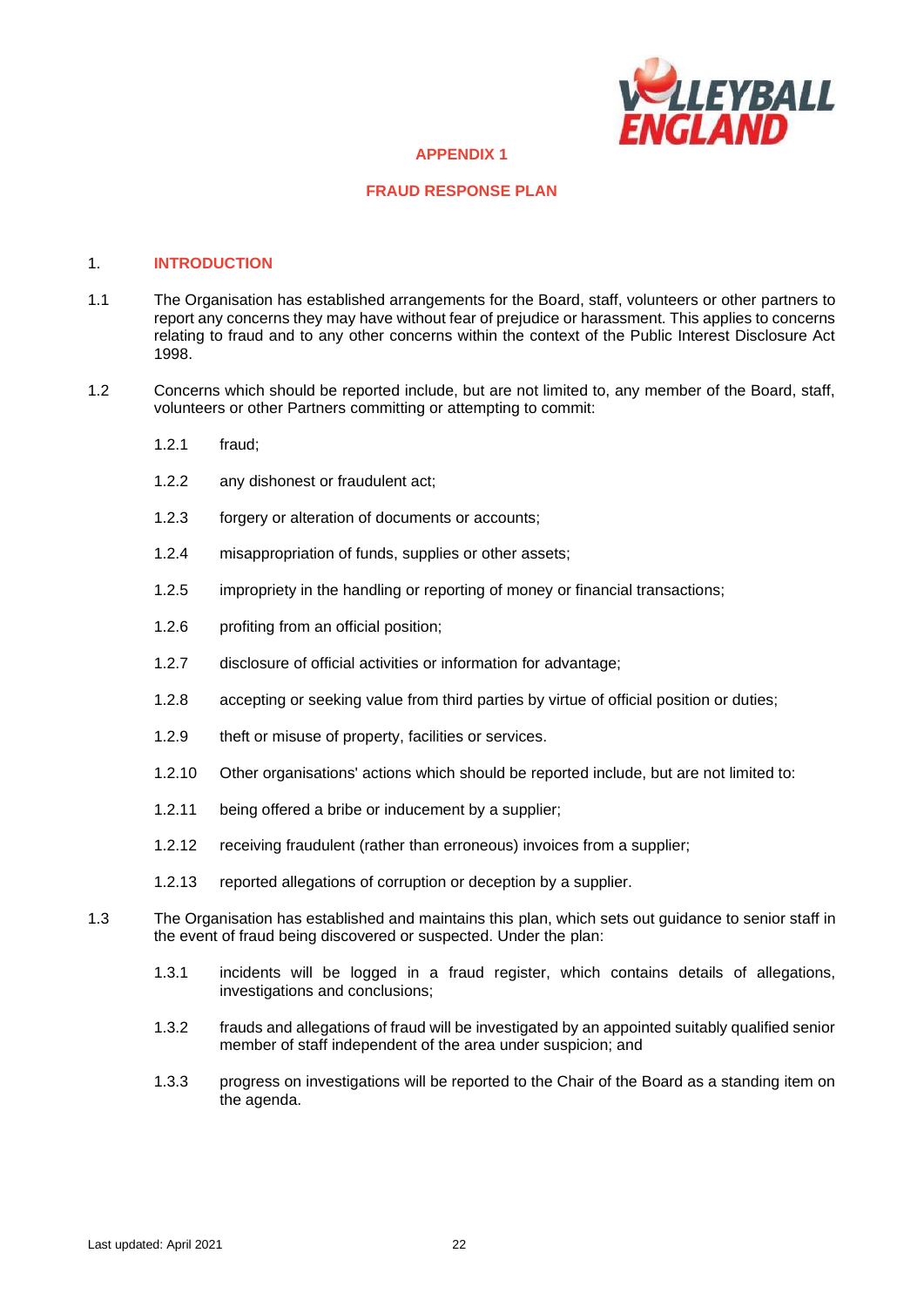

#### 2. **PURPOSE**

The purpose of the plan is to define authority levels, responsibilities for action, and reporting lines in the event of a suspected fraud or irregularity.

#### 3. **INITIATING ACTION**

- 3.1 It is important that all staff are able to report their concerns without fear of reprisal or victimisation and are aware of the means to do so. The Public Interest Disclosure Act 1998 (the "Whistle-blowers Act") provides appropriate protection for those who voice genuine and legitimate concerns through the proper channels. See the separate Whistleblowing Policy included in the Good Practice Guidance for further details.
- 3.2 In the first instance, any suspicion of fraud, theft or other irregularity should be reported, as a matter of urgency, to your line manager. If such action would be inappropriate, your concerns should be reported upwards to one of the following persons:
	- 3.2.1 The Chair of the Board;
	- 3.2.2 Any Director; or
	- 3.2.3 The CEO.
- 3.3 Suspicion of fraud or irregularity may be captured through a number of means, including:
	- 3.3.1 requirement on all personnel under Financial Regulations as well as the Anti-Fraud Policy to report fraud or irregularity;
	- 3.3.2 public interest disclosure procedure (the Whistleblowing Policy);
	- 3.3.3 planned audit work;
	- 3.3.4 operation of proper management and control procedures.
- 3.4 All actual or suspected incidents should be reported without delay to the SMT and the Chair of the Board, who should, as soon as practicable and preferably within two working days, convene a meeting (which may be by telephone). The following project group (save to the extent any are alleged to be connected to the fraud or irregularity in any way) or their nominees will decide what the initial response should be:
	- 3.4.1 The Chairman of the Board;
	- 3.4.2 The CEO;
	- 3.4.3 The Financial Controller;
	- 3.4.4 Others as determined by the Chair of the Board ("The Project Group")
- 3.5 Where the suspicion relates to the Chair, reporting should be done to the Vice-Chair of the Board.
- 3.6 The Project Group will decide on the action to be taken. This will normally be an investigation, led by the appointed investigator under the direction of the Project Group.
- 3.7 The decision by the Project Group to initiate a special investigation shall be under the delegated responsibility of the Board. The Project Group will also consider its membership and the need to include representatives from other specialist areas when appropriate.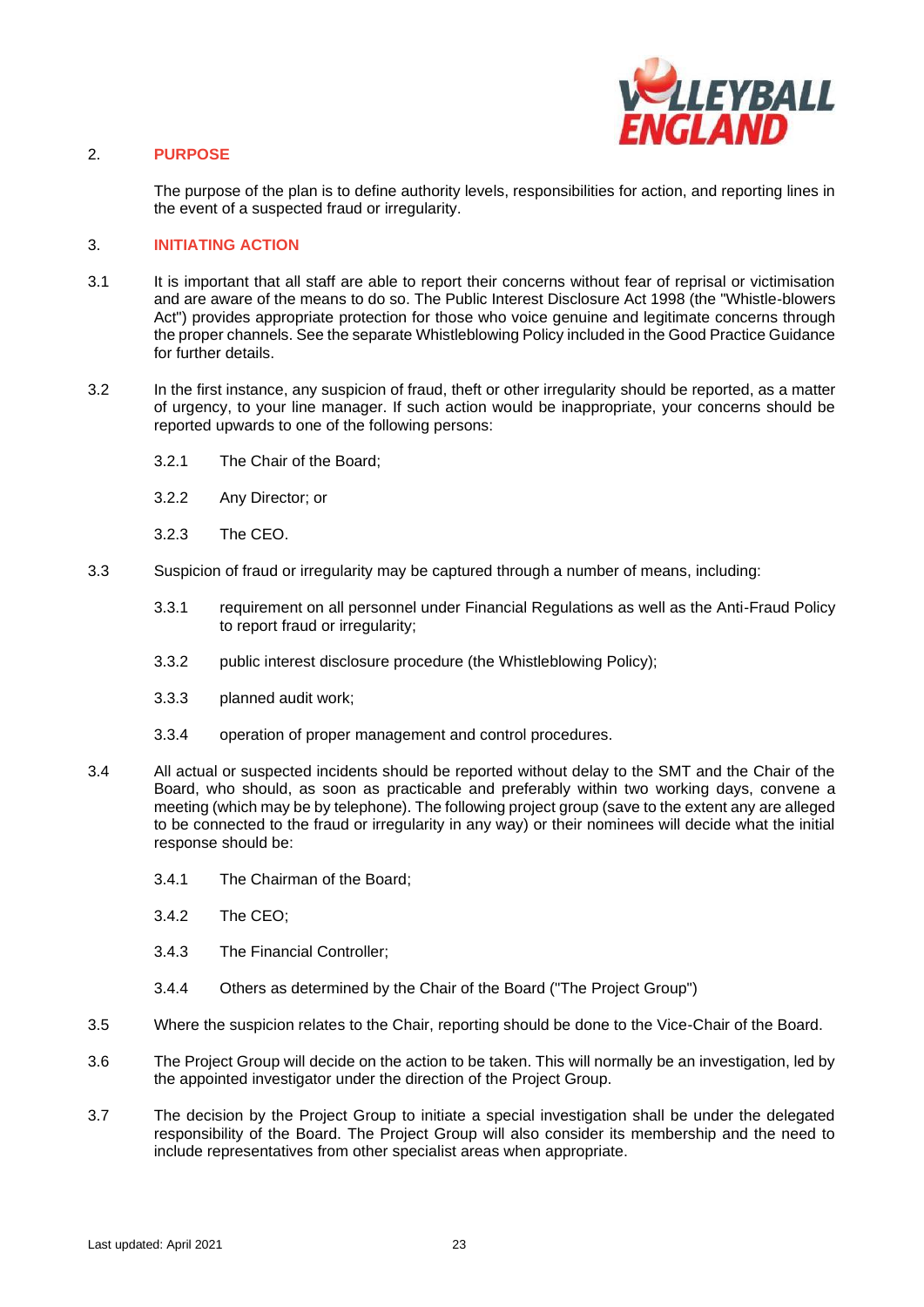

- 3.8 Where an investigation is to take place, and the matter implicates any of the individuals in the Project Group, another person with senior management responsibility shall be appointed to the Project Group by the Chair of the Board.
- 3.9 Every effort will be made to protect an informant's anonymity where practical and permitted by law.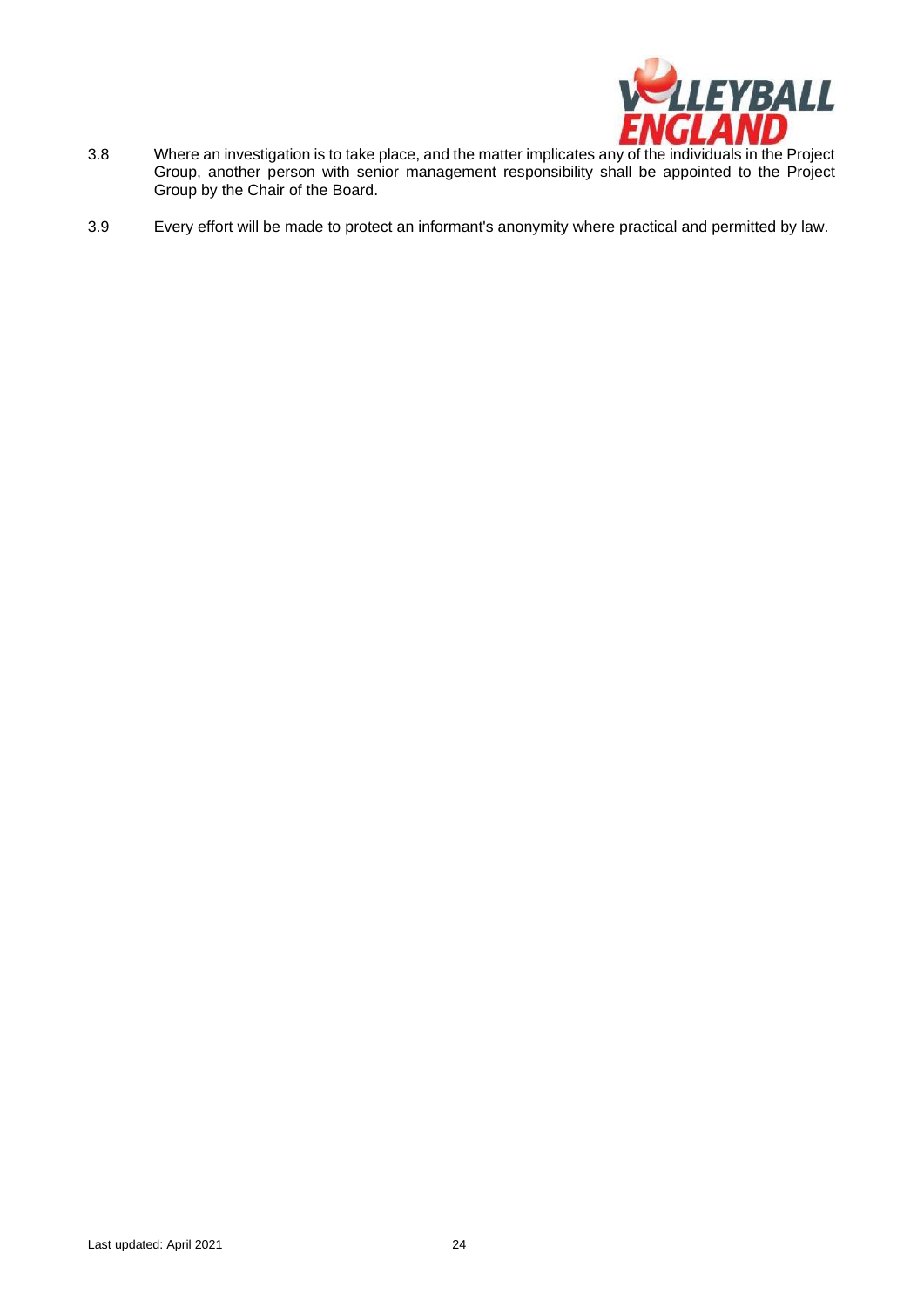

## **CYBER SECURITY POLICY**

#### 1. **INTRODUCTION**

- 1.1 This Policy applies to all staff and any others, both voluntary and paid, working on the premises and/or under auspices. This Policy has been developed to protect Volleyball England's ("the **Organisation**") interests whilst ensuring the internet and e-mail services are being used effectively and productively in a secure environment as well as providing guidelines to assist employees in the proper use of the Organisation's facilities.
- 1.2 The Organisation provides access to the information resources of the Internet to help employees and volunteers undertake their roles and to be well informed. Internet and e-mail services provided by the Organisation are regarded as essential business tools and are provided in order to enhance employees' performance and not as a benefit of employment.
- 1.3 Using such services improperly can result in both the Organisation and the individual being open to legal sanction and it is therefore essential that all users ensure that they are aware of this Policy and their own responsibilities under it. Inappropriate use of the Organisation's communication systems, whether under this policy or otherwise, may lead to disciplinary action being taken against employees or volunteers. Such misconduct may result in disciplinary sanctions being applied including in serious cases, dismissal.
- 1.4 The Policy applies in relation to all personal computer equipment (PC's, laptops, palmtops, PDA's, mobile phones, removable drives, etc.) connected to the Organisation's network, internet and e-mail services, whether in the national office or working remotely.

#### 2. **GENERAL PRINCIPLES**

- 2.1 Individuals are required to take reasonable steps to ensure the security and safe keeping of all equipment when working on the Organisation's premises and working remotely.
- 2.2 All material, which you intend to load onto any of the Organisation's systems via any attached peripheral (memory sticks, CD-ROM, Zip drives etc), should first be virus-checked. Virus protection software installed on the Organisation's computers should not be disabled under any circumstances unless expressly agreed with a line manager. If a virus is detected, all work on the PC must cease and a line manager notified immediately. Files that are open should not be saved nor should the employee try to close down an 'at risk' computer - this may cause more damage if a virus is present.
- 2.3 It is the responsibility of the individual to keep confidential their personal password(s).
- 2.4 In as far as it is possible individuals should ensure that the PC issued to them remains clean from unauthorised URLs, cookies or downloaded images.

#### 3. **RULES FOR USE OF THE INTERNET**

Individuals are expressly prohibited from the doing any of the following, although this is not an exhaustive list.

- 3.1 Accessing the following categories or websites including:
	- 3.1.1 Adult and sexually explicit (pornographic) sites;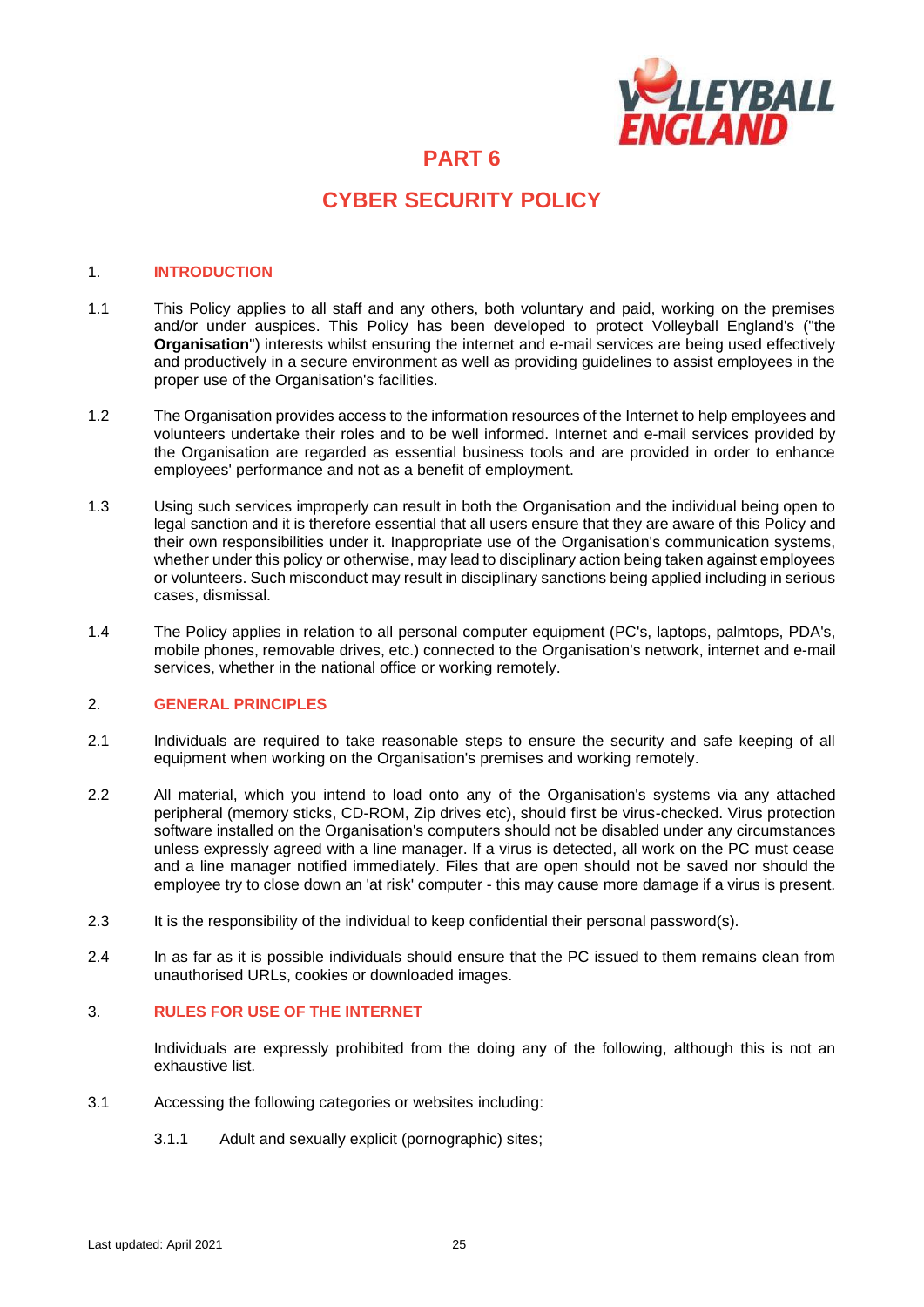

- 3.1.2 Sites containing material which may offend others for example because of its racist or sexist content;
- 3.1.3 Sites promoting criminal acts and skills;
- 3.1.4 Sites promoting hate speech or violence;
- 3.1.5 Sites promoting illegal weapons;
- 3.1.6 On line games;
- 3.1.7 Pirate software sites; and
- 3.1.8 Any site that places unnecessary burden on the Organisation's infrastructure or which is contrary to international or UK law.
- 3.2 Introducing packet-sniffing software (i.e. software which is used to intercept data on a network) or password detecting software unless it specifically relates to an employees' role within the Organisation and has been authorised by a line manager.
- 3.3 Seeking to gain access to restricted areas of the Organisation's or its customers'/members' networks.
- 3.4 Knowingly seeking to access data which an employee reasonably knows to be confidential unless authorised to do so.
- 3.5 Introducing any form of computer virus, worm, Trojan Horse or trap door programme code.
- 3.6 Using newsgroups without prior authorisation from a line manager.
- 3.7 Carrying out other illegal activities for information, the following activities are criminal offences under the Computer Misuse Act 1990 – i) unauthorised access to computer material i.e. hacking; ii) unauthorised modification of computer material; iii) unauthorised access with intent to commit/facilitate the commission of further offences.
- 3.8 Should it become necessary to download any software, except from partner or supplier sites, employees must seek permission from their line manger or appropriate client authority who will determine that the source is safe and arrange for the files to be downloaded.

#### 4. **RULES FOR USE OF E-MAIL**

- 4.1 The Organisation's email system should only be used for business related communications unless otherwise authorised by a line manager or the SMT.
- 4.2 Individuals must not:
	- 4.2.1 Impersonate any other person when using e-mail or amend any messages received;
	- 4.2.2 Send any illegal e-mails. It is illegal to transmit material (including attachments) and statements which are:
		- (a) Fraudulent or part of an unlawful activity;
		- (b) Slanderous, libellous, defamatory, offensive, obscene, pornographic;
		- (c) Abusive or threatening violence, incitement to break the law; or